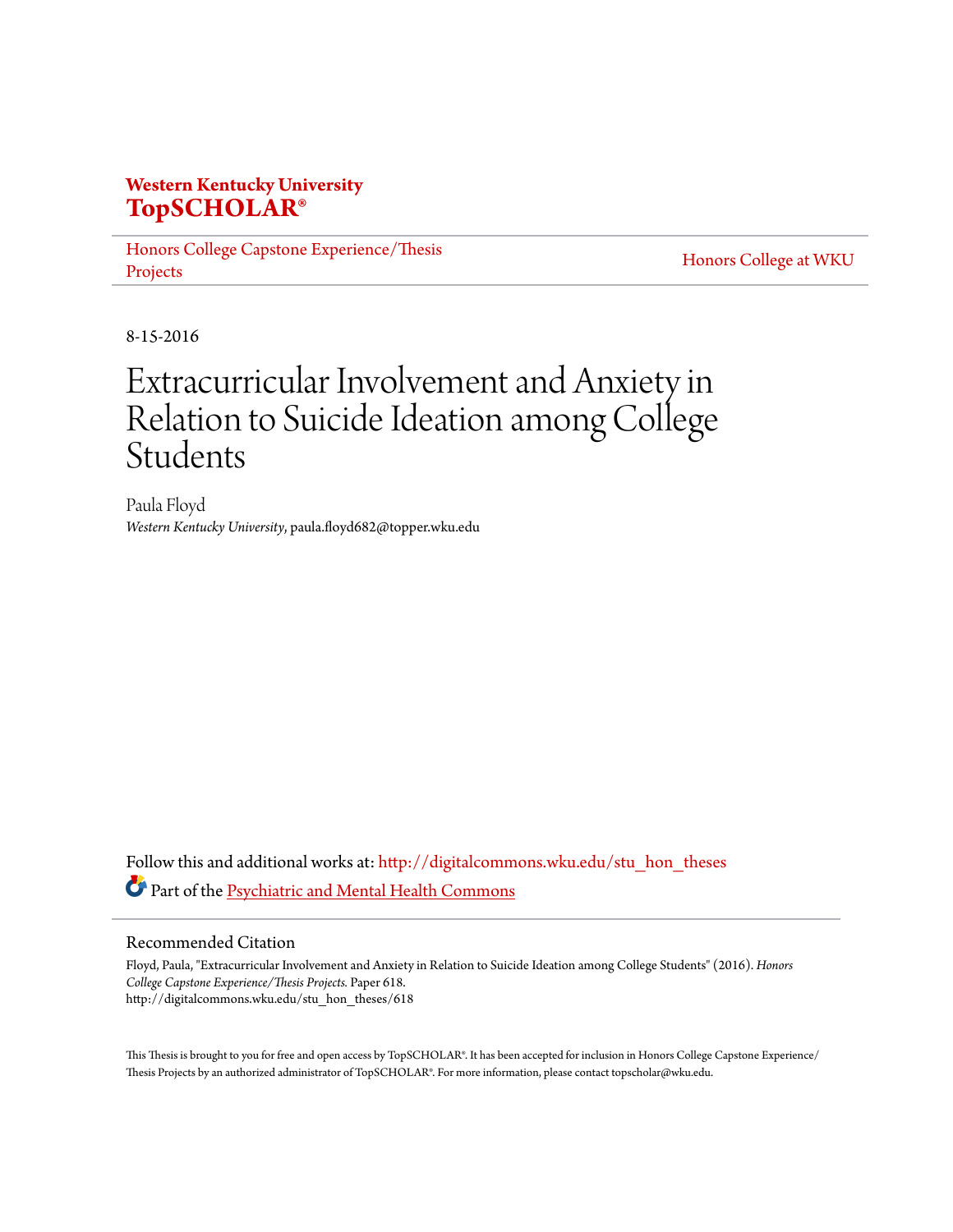## EXTRACURRICULAR INVOLVEMENT AND ANXIETY IN RELATION TO SUICIDE IDEATION AMONG COLLEGE STUDENTS

A Capstone Experience/Thesis Project

Presented in Partial Fulfillment of the Requirements for

the Degree Bachelor of Arts with

Honors College Graduate Distinction at Western Kentucky University

By

Paula N. Floyd

\* \* \* \* \*

Western Kentucky University 2016

CE/T Committee:

Professor Amy Brausch, Advisor

Professor Jenni L. Redifer

 Advisor Ms. Siera Bramschreiber Department of Psychological Sciences

Approved by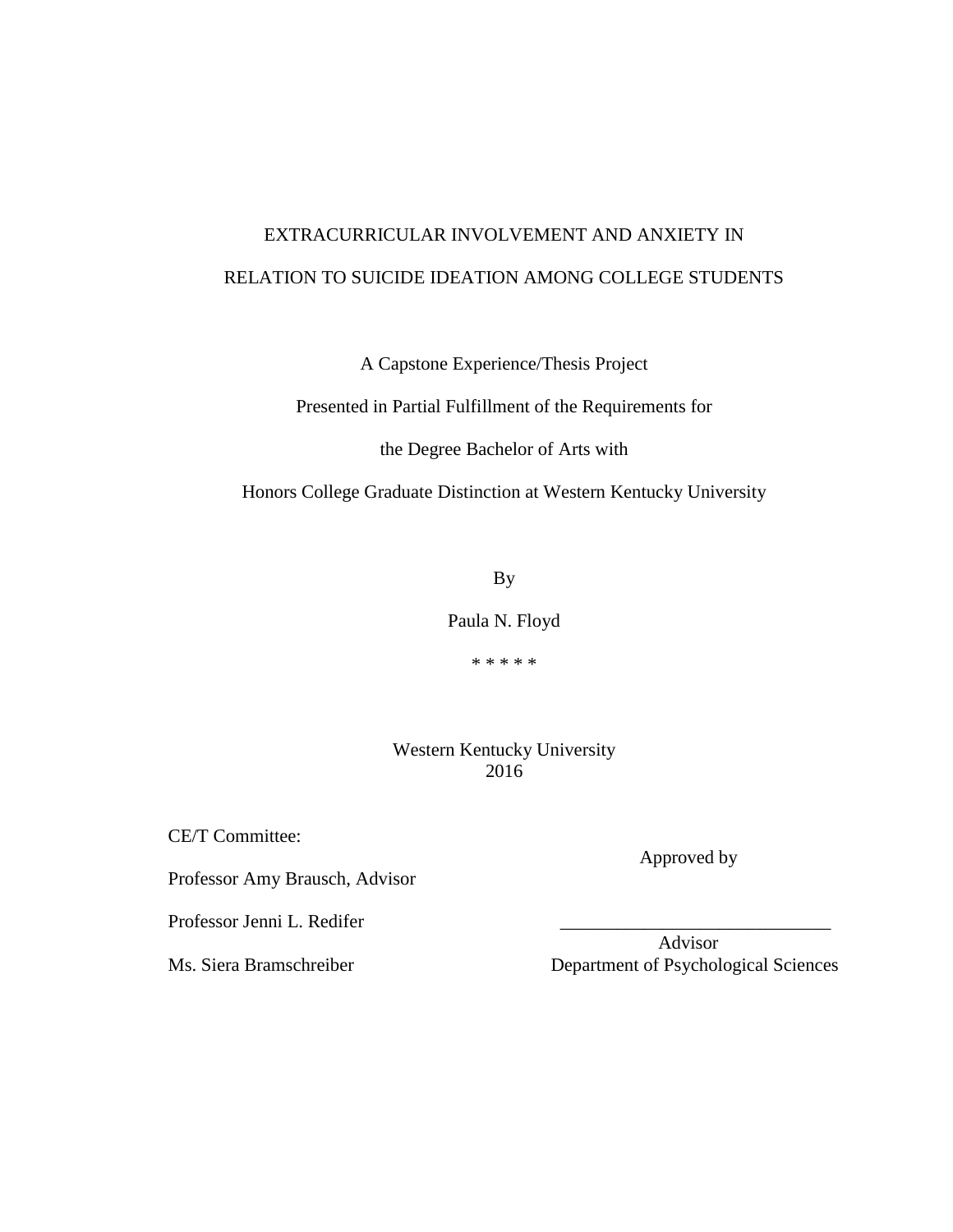Copyright by Paula N. Floyd 2016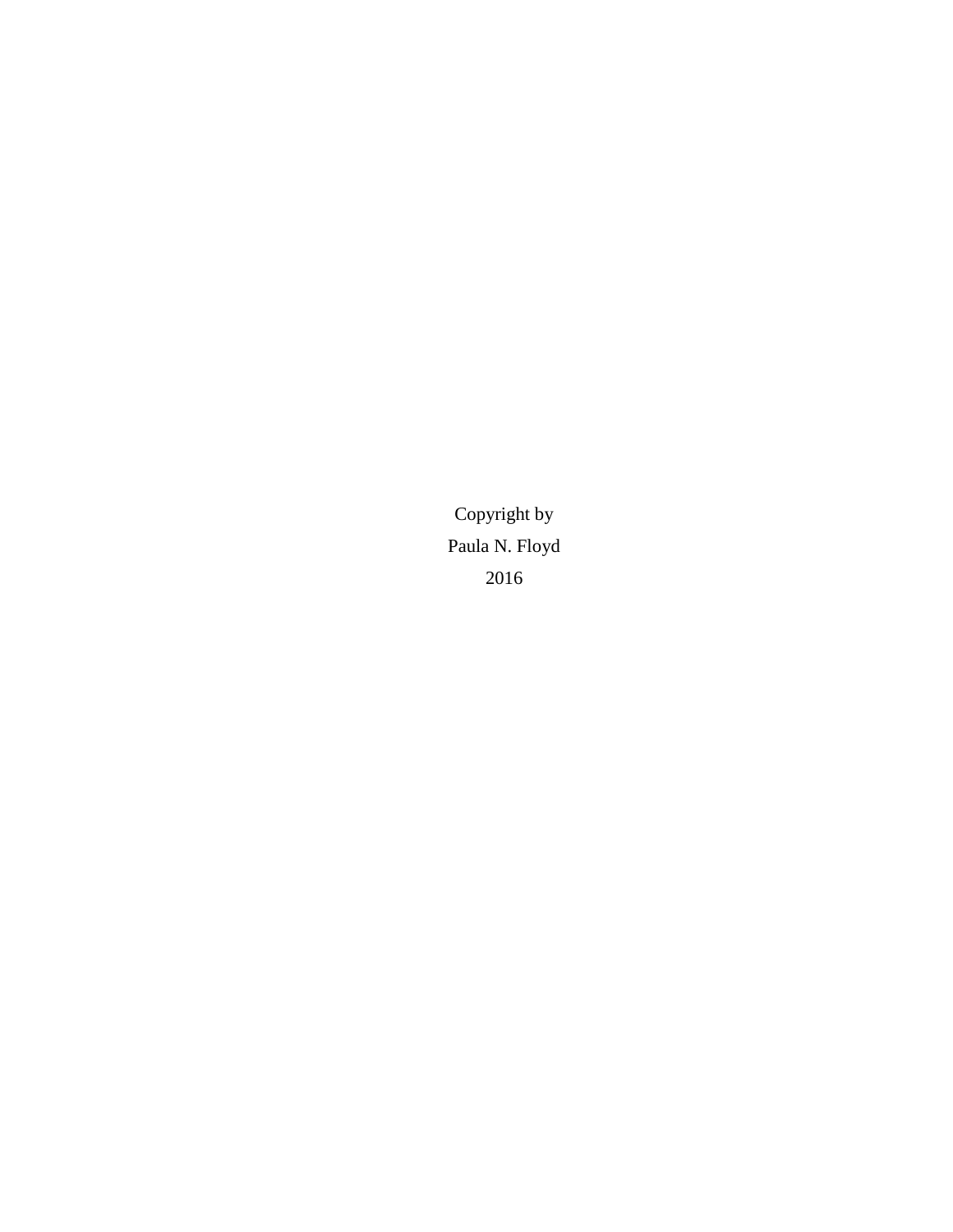#### **ABSTRACT**

Little research exists on college students' extracurricular involvement as it relates to anxiety and suicidal ideation. The current study seeks to examine the relationships between extracurricular involvement, anxiety, and suicidal ideation. First, it was hypothesized that increased extracurricular involvement would relate to increased anxiety. Second, increased anxiety was expected to mediate the relationship between involvement and explicit suicidal ideation. Third, increased anxiety was expected to mediate the relationship between involvement and implicit suicidal ideation. Fourth, it was expected that thwarted belongingness would be a more accurate predictor of suicidal ideation than perceived burdensomeness. The sample included 80 undergraduates with a mean age of 19.11 (*SD*=2.06). Participants completed multiple self-report questionnaires and a computerized task that measured implicit suicidal ideation. Results indicated that increased involvement was related to decreased anxiety. Lower anxiety was significantly associated with decreased explicit suicidal ideation. No significant relationships were found among involvement, anxiety, and implicit suicidal ideation. Results from this study could offer valuable insight into factors that contribute to or lessen suicidal ideation.

*Keywords*: College Involvement, Anxiety, Suicidal Ideation, Implicit Association Task, Extracurricular Activities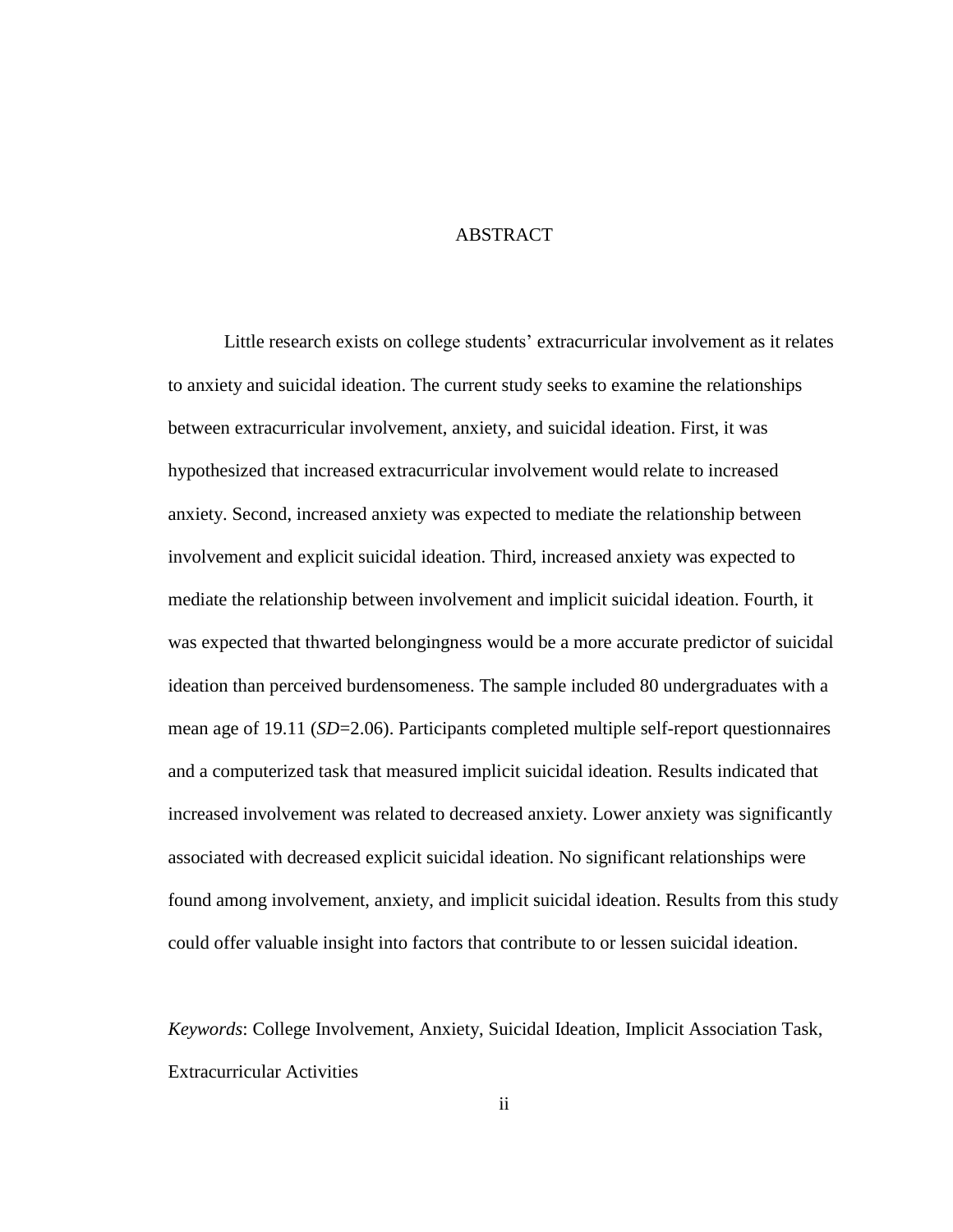#### ACKNOWLEDGEMENTS

First and foremost, I would like to thank my mentors at Western Kentucky University for their continuous support and encouragement. Dr. Amy Brausch, my undergraduate research advisor, has dedicated much of her time and energy to my academic success. I am extremely grateful for her contributions to my research endeavors. I would also like to acknowledge Dr. Jenni Redifer and Ms. Siera Bramschreiber for their guidance throughout this process.

Second, I would like to thank the Honors College at Western Kentucky University for offering countless opportunities to grow academically and professionally. More specifically, I am thankful for funding my previous research through multiple Honors Development Grants. In addition to the Honors College, I would like to thank the Faculty-Undergraduate Student Engagement (FUSE) program for providing me with funding for this CE/T project. Due to the Honors College and the FUSE program, I have not only been able to gain valuable research experience, but I have also been able to present research at various national conferences.

Finally, I would like to thank my family and friends for offering me support that has motivated me to complete this CE/T project. Without their unconditional faith in me, I would not have been able to pursue such a challenging research endeavor.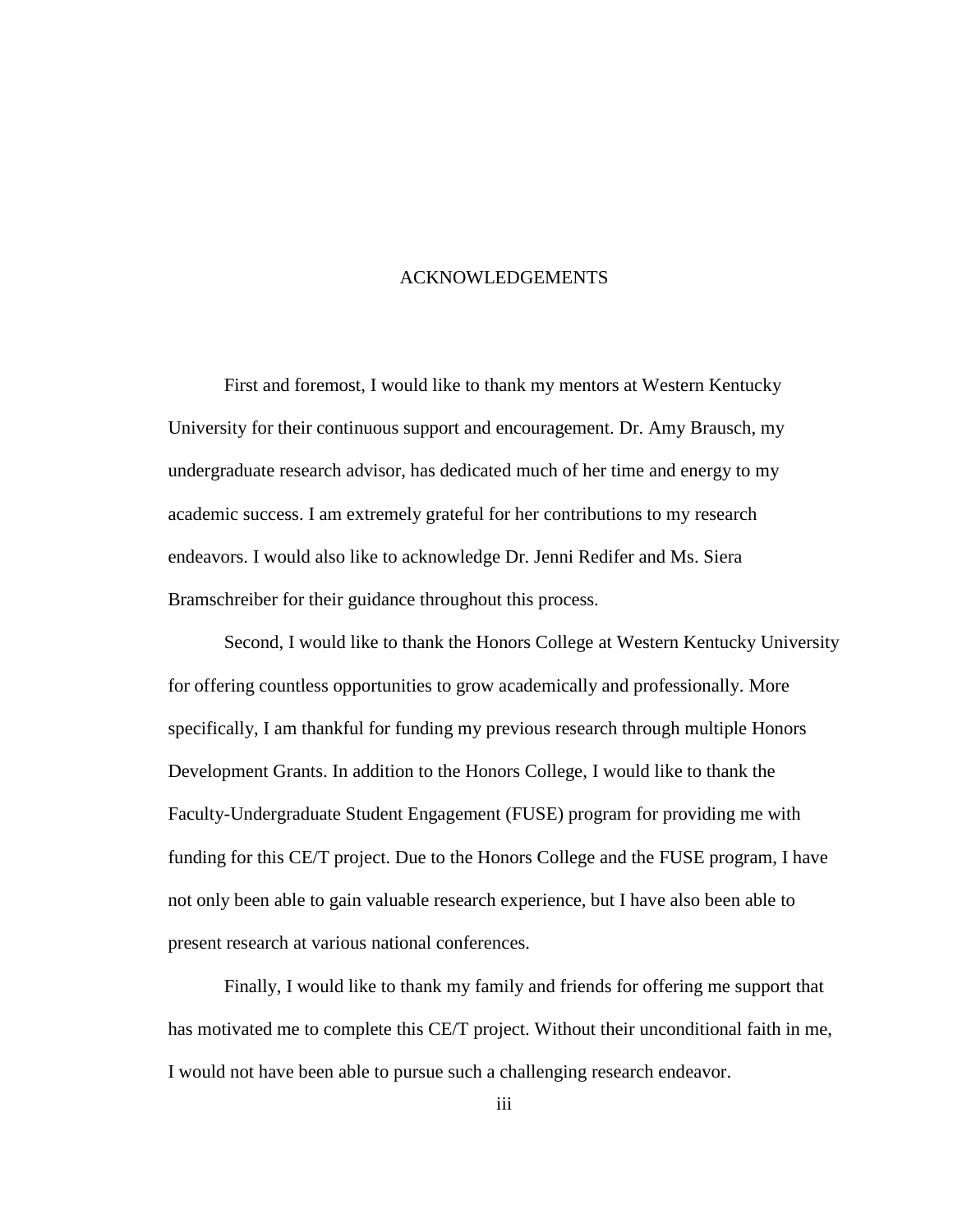### VITA

| Elkton, Kentucky                |  |  |  |  |
|---------------------------------|--|--|--|--|
|                                 |  |  |  |  |
|                                 |  |  |  |  |
|                                 |  |  |  |  |
| Space (BRASS), Bowling Green,   |  |  |  |  |
| Kentucky                        |  |  |  |  |
|                                 |  |  |  |  |
| Center, Bowling Green, Kentucky |  |  |  |  |
|                                 |  |  |  |  |
| Chicago, Illinois               |  |  |  |  |

### FIELDS OF STUDY

### Major Field: Psychology

Minor Field: Criminology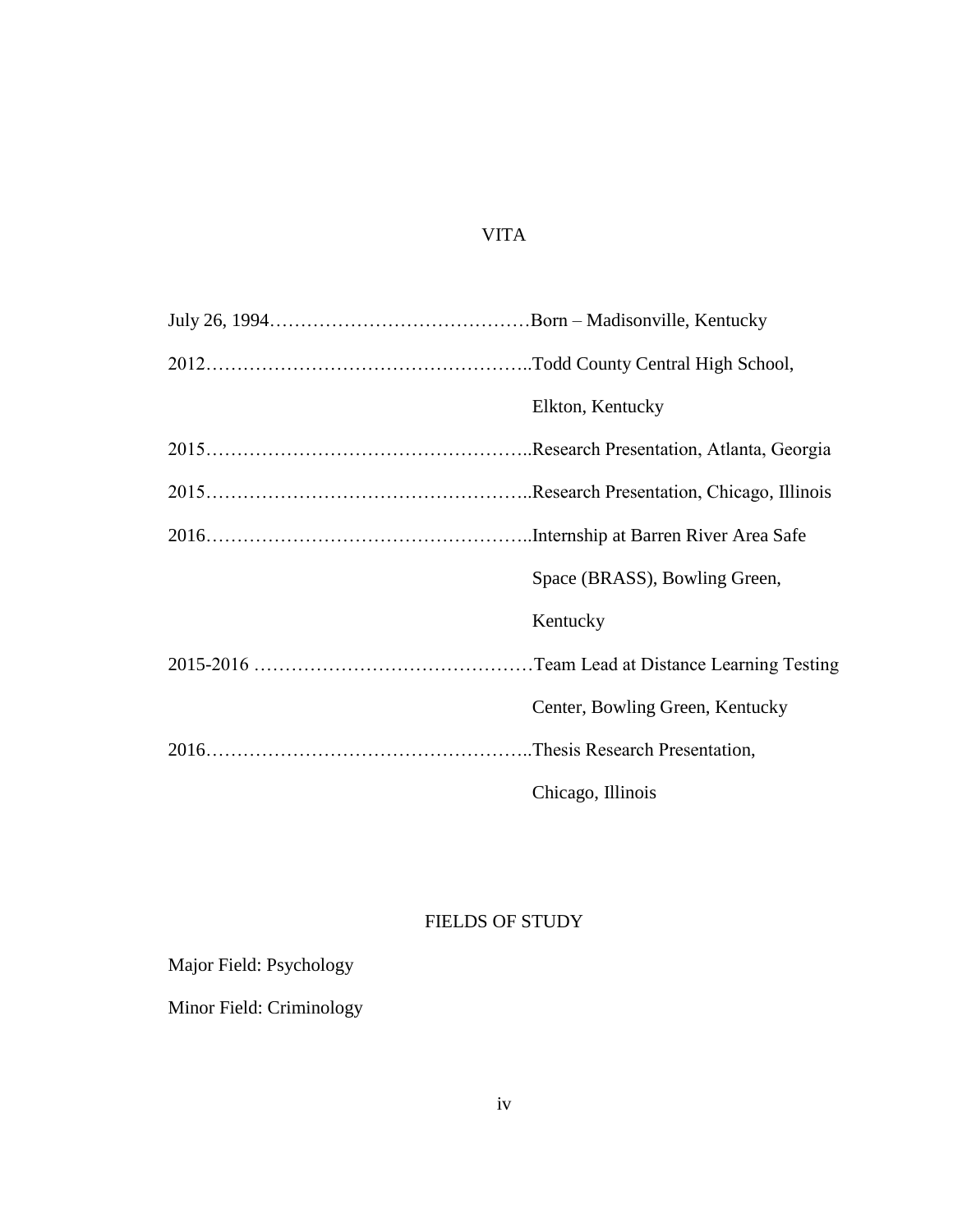### TABLE OF CONTENTS

### Page

| Chapters: |  |
|-----------|--|
|           |  |
|           |  |
|           |  |
|           |  |
|           |  |
|           |  |
|           |  |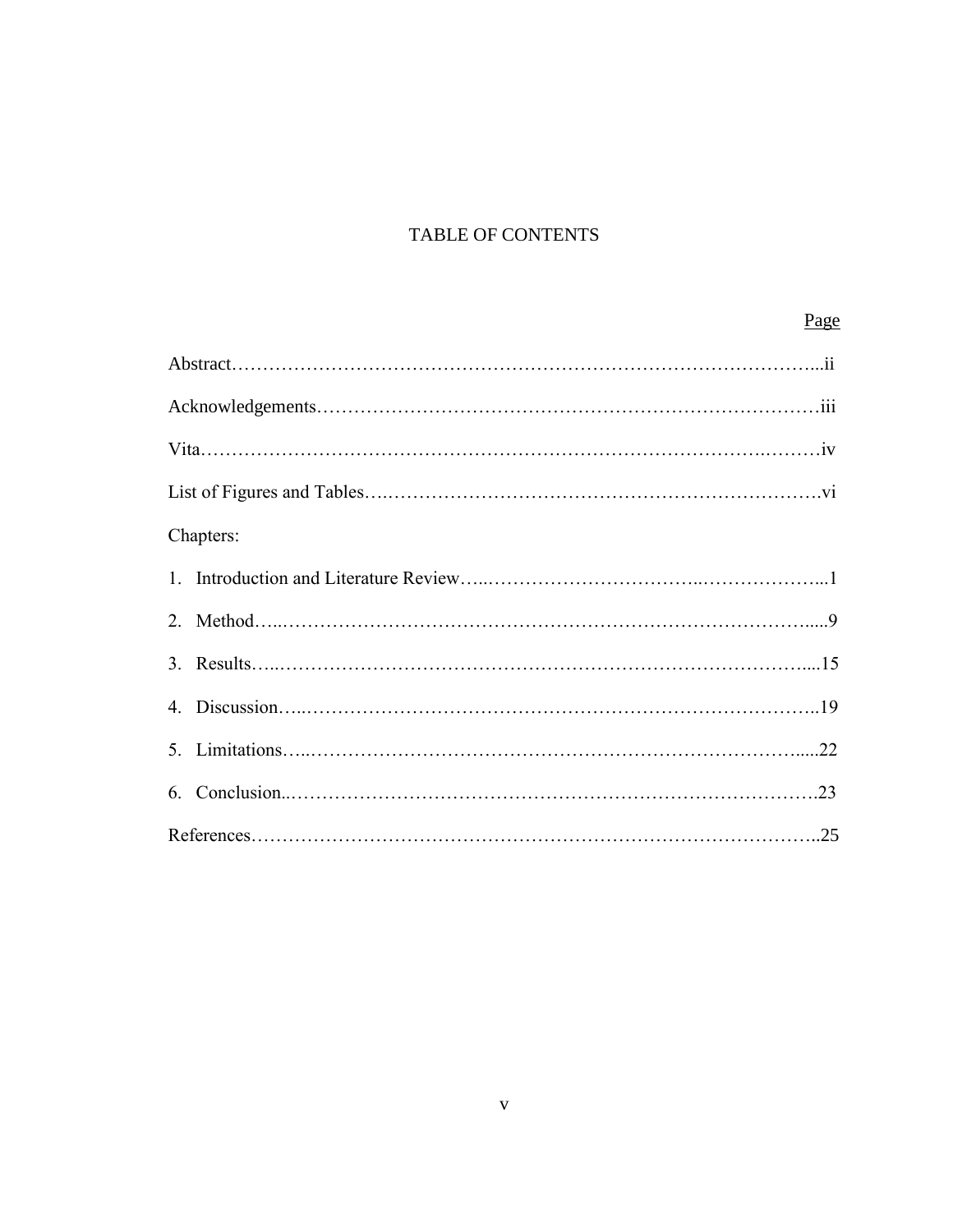### LIST OF FIGURES AND TABLES

| Figure | Page |
|--------|------|
|        |      |
|        |      |
|        |      |
|        |      |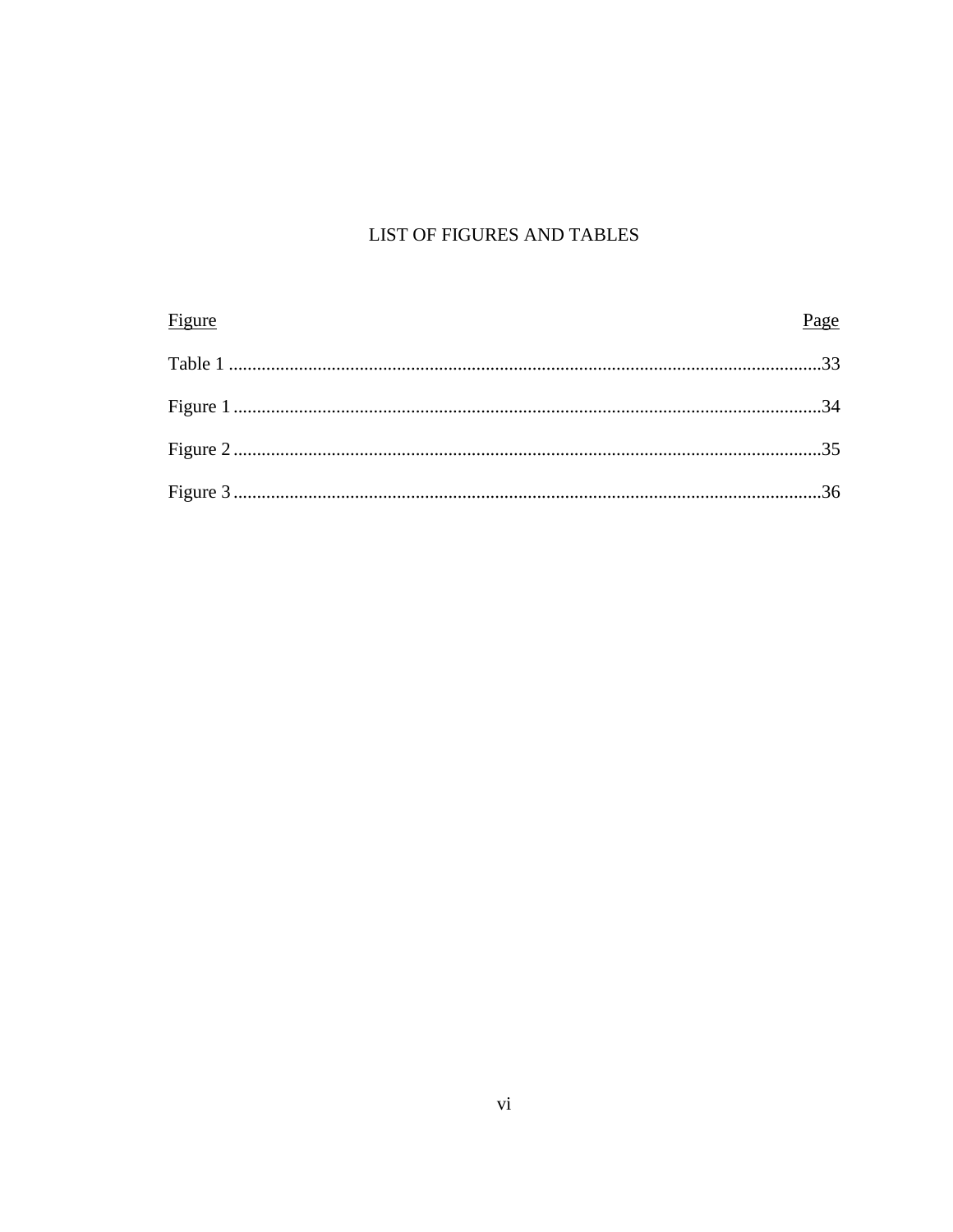#### CHAPTER 1

#### INTRODUCTION

Suicide rates in the United States are alarmingly high, especially among young adults. According to the Center for Disease Control and Prevention (CDC; 2013), suicide is the second leading cause of death among persons aged 15-34 years. Looking more specifically at college students (ages 18-24), 8% had suicidal thoughts and 2.4% made suicide plans in 2013 (Substance Abuse and Mental Health Services, 2014). With such a large number of individuals experiencing suicidal behaviors, it is crucial to gain a better understanding of all components involved in suicidality. Research should focus on both factors that contribute to suicidality and factors that serve as protectors against suicidality. A more extensive knowledge of these factors may aid in reducing the number of individuals who experience suicidal thoughts and behaviors.

#### **Terminology and Definitions**

In order to better understand the current study, it is important to note some of the most frequently used terminology and definitions. First, this study requires differentiation between the three types of suicidal behaviors: suicidal ideation, suicide plan, and suicide attempt. The current study examines suicidal ideation, which includes thoughts about ending one's life without taking actions to do so (Nock et al., 2008). Second, this study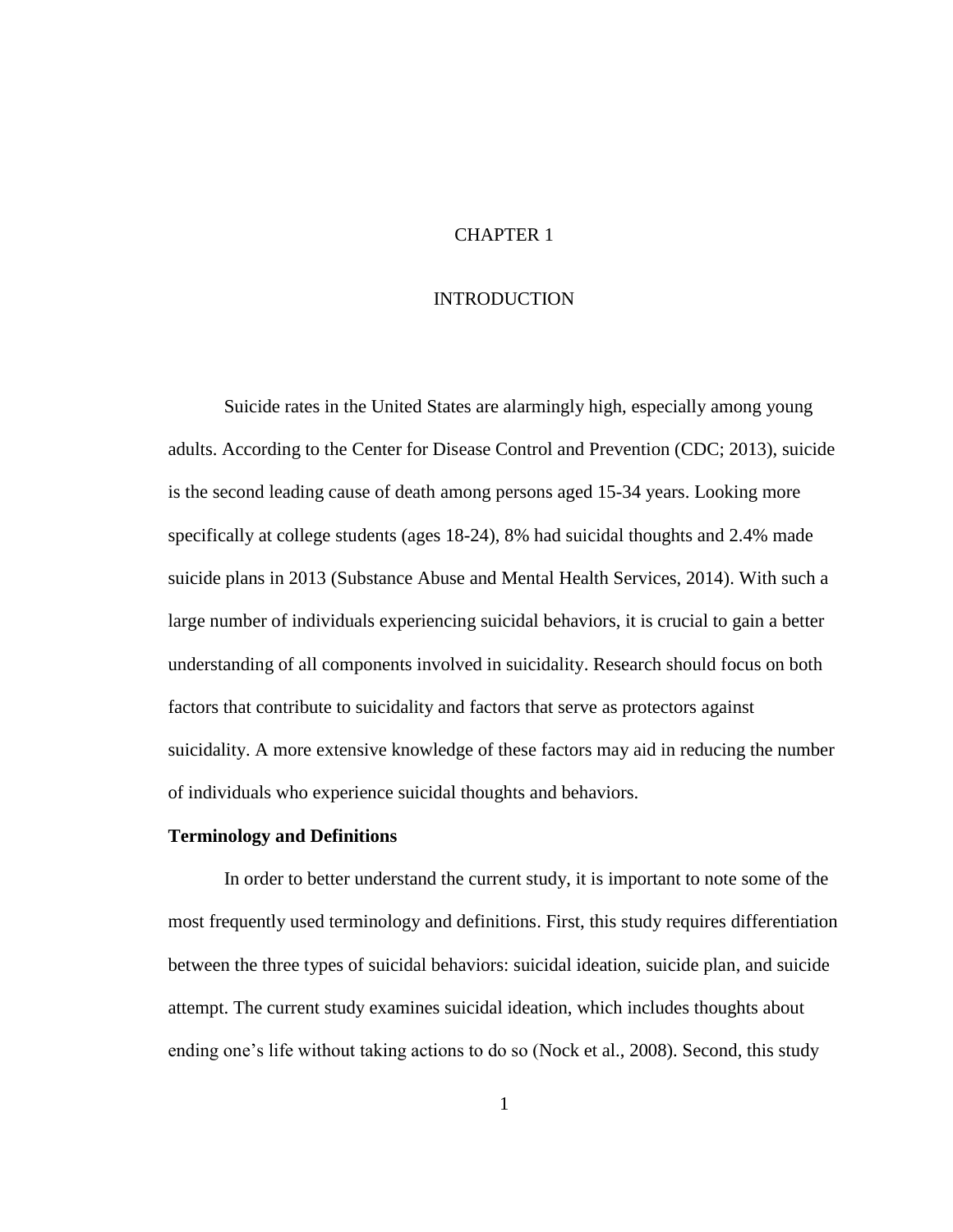involves anxiety, which is generally defined as "fear or dread of a future event that the individual perceives to be dangerous, overwhelming, or unmanageable" (Husain & Kashani, 1992). Lastly, this study defines "extracurricular involvement" as engagement in any activities outside of academics. Academics would include activities such as attending classes, doing homework, and studying for an exam. Much of the existing literature regarding extracurricular involvement uses early adolescent or high school samples. The current study seeks to study involvement using a sample of college undergraduates.

#### **Anxiety and Suicidality**

Most of the literature involving the relationship between anxiety and suicidal ideation has yielded similar results. Sareen et al. (2005) conducted a longitudinal study with an adult sample to examine the association between anxiety and suicidal behaviors. In this study, results indicated that anxiety was linked with higher suicidal ideation. Bolton et al. (2008) found similar results using a sample of both institutionalized and community-living adults. An additional study examined individuals who had reported a history of suicide attempt. Of these individuals, 70 percent had some type of anxiety disorder. Furthermore, the presence of an anxiety disorder was significantly associated with suicide behavior (Nepon, Belik, Bolton, & Sareen, 2010).

Because anxiety disorders are often present alongside other disorders such as depression (Mineka, Watson, & Clark, 1998), bipolar disorder (Boylan et al., 2004), and schizophrenia (Cosoff & Hafner, 1998), it is important to note that the aforementioned studies controlled for comorbidity. Therefore, these studies were able to conclude that anxiety does function independently as a predictor of suicidal ideation.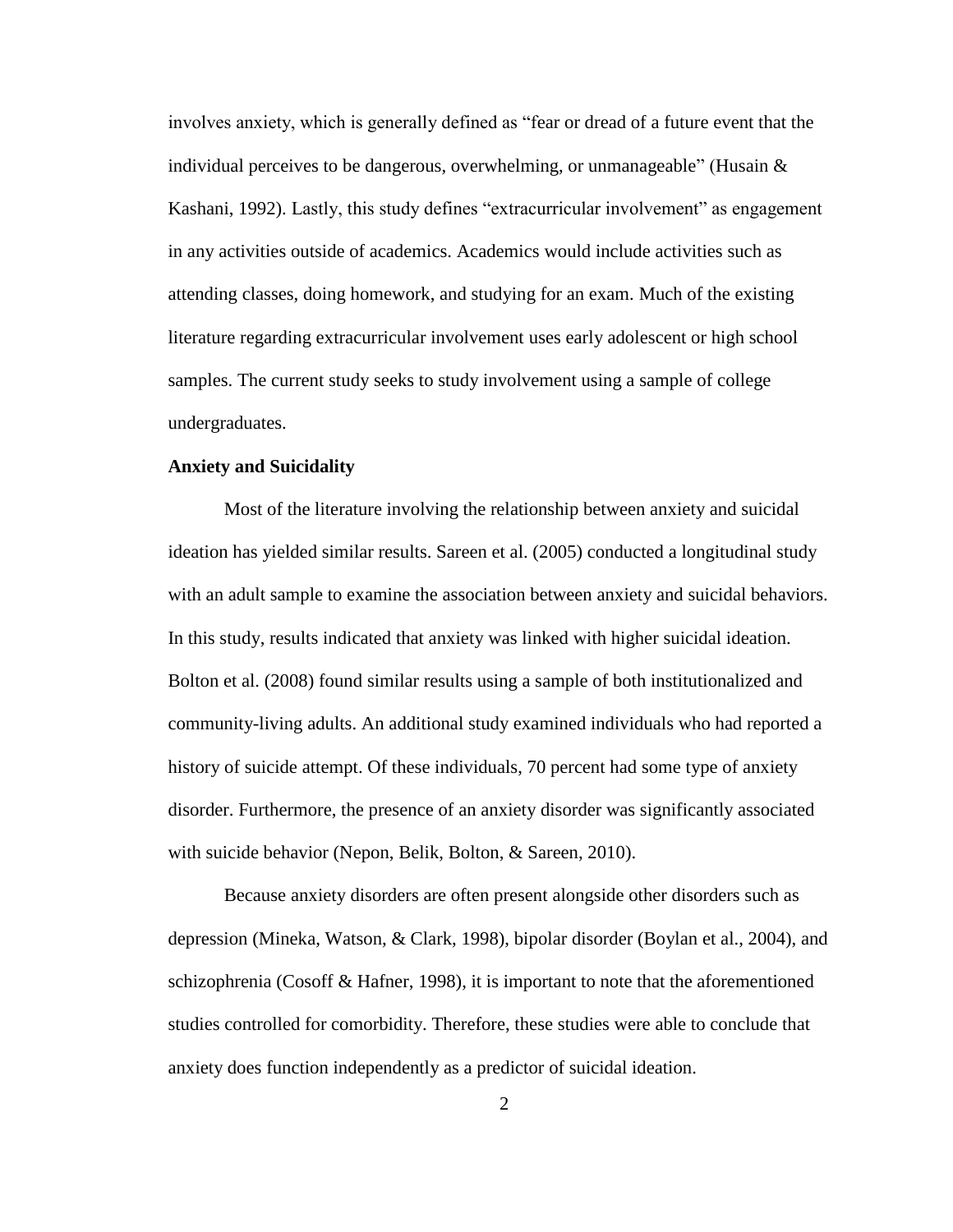#### **Extracurricular Involvement and Anxiety**

When examining previous research, results regarding the relationship between extracurricular involvement and anxiety are mixed. Melman, Little, and Akin-Little (2007) found that high school students who were more involved in extracurricular activities exhibited greater levels of anxiety than students who were less involved. Results from this study led to the development of the "over-scheduling hypothesis," which claims that students who are more involved are more likely to over-schedule themselves due to pressure from outside sources. Over-scheduling may contribute to poor psychological adjustment, which includes higher levels of anxiety (Mahoney, Harris, & Eccles, 2006).

Contrary to the over-scheduling hypothesis, some studies have shown that involvement in extracurricular activities is associated with more positive psychological adjustment, which includes lower levels of anxiety (Mahoney, Vandell, Simpkins, & Zarrett, 2009; Rose-Krasnor, Busseri, Willoughby, & Chalmers, 2006). Despite these results, there is some evidence to suggest that psychological adjustment may be dependent upon the type of activity or activities students are involved in. For example, a study conducted by Barber, Eccles, and Stone (2001) found that the type of extracurricular activity is related to outcome in terms of substance use, academic achievement, and psychological adjustment.

In terms of the relationship between extracurricular involvement and anxiety, a large body of previous research has focused on participation in sports and other physical activities. Similar to general research regarding involvement and anxiety, results within these sports-specific studies vary. In a sample of Greek high school students, Lazaratou et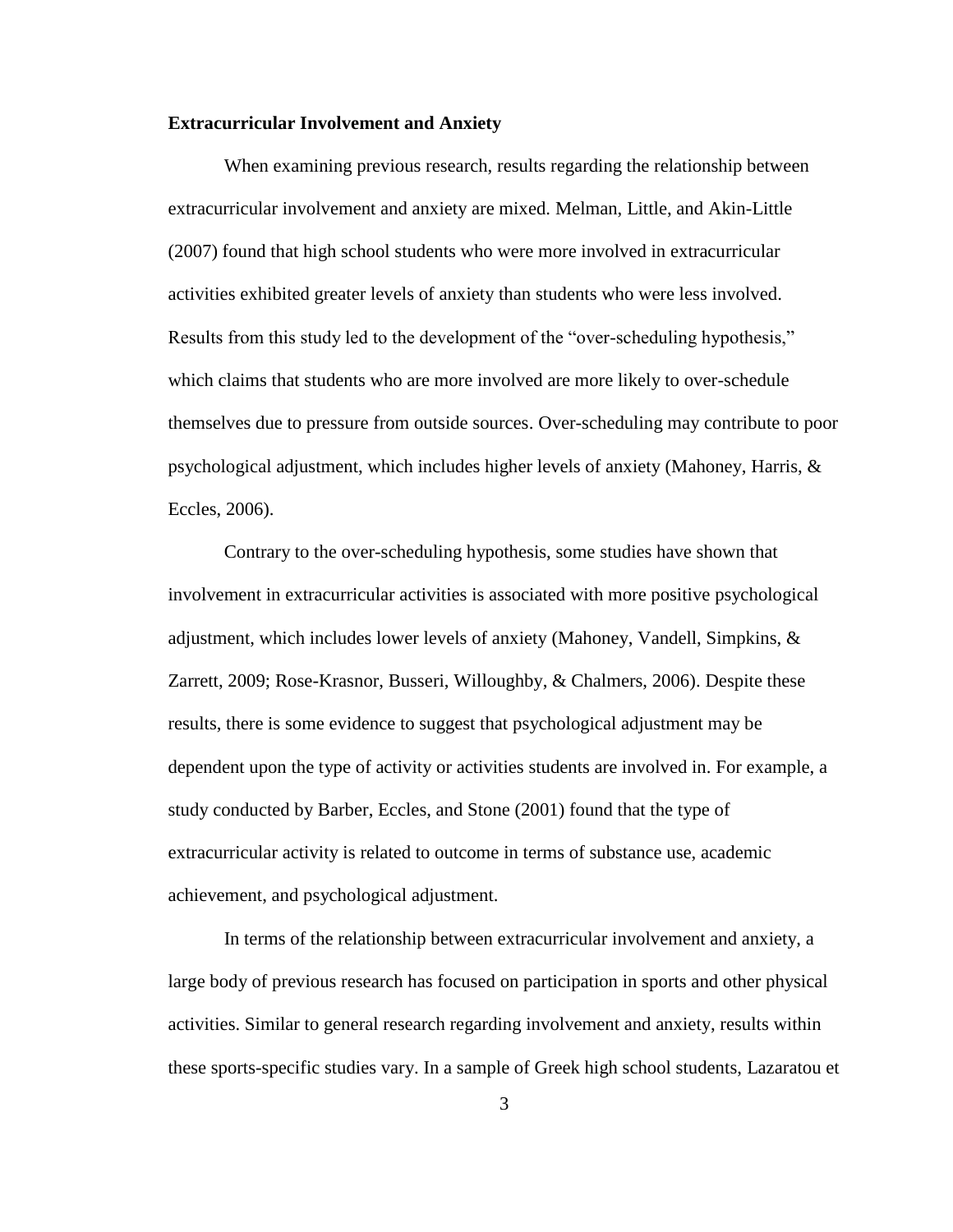al. (2013) found that greater involvement was associated with less anxiety. In this study, most of the extracurricular activities endorsed by students involved some type of physical activity. When examining the relationship between sports involvement and anxiety levels, Fauth, Roth, and Brooks-Gunn (2007) found that those students involved in sports activities had lower anxiety levels. While both of these studies demonstrate a link between involvement in physical extracurricular activities and lower anxiety levels, there are studies that demonstrate a link between physical extracurricular activities and higher anxiety levels (Scanlan, Babkes, & Scanlan, 2005; Smoll & Smith, 1996). Thus far, research on extracurricular involvement and anxiety have produced inconsistent findings. Such inconsistencies indicate a need for more research into the relationship between these two variables. Not only does the current study attempt to address this inconsistency, but it also seeks to be one of the few studies that examines these variables in a college sample.

#### **Extracurricular Involvement and Suicidal Ideation**

Unlike research involving extracurricular involvement and anxiety, most of the previous research on the relationship between involvement and suicidal ideation is consistent. In a study on suicidal ideation among college students, Van Orden et al. (2008) suggested that extracurricular involvement may serve as a protective factor against suicidal ideation. Empirical findings from other studies support this idea. Armstrong and Manion (2006; 2015) conducted two separate studies to demonstrate this relationship. In one study, Armstrong and Manion (2006) found that more extracurricular involvement did serve as a protective factor against suicidal ideation among young males living in rural communities. In another study, Armstrong and Manion (2015) found the same results in a sample of high school students living in various settings. Using both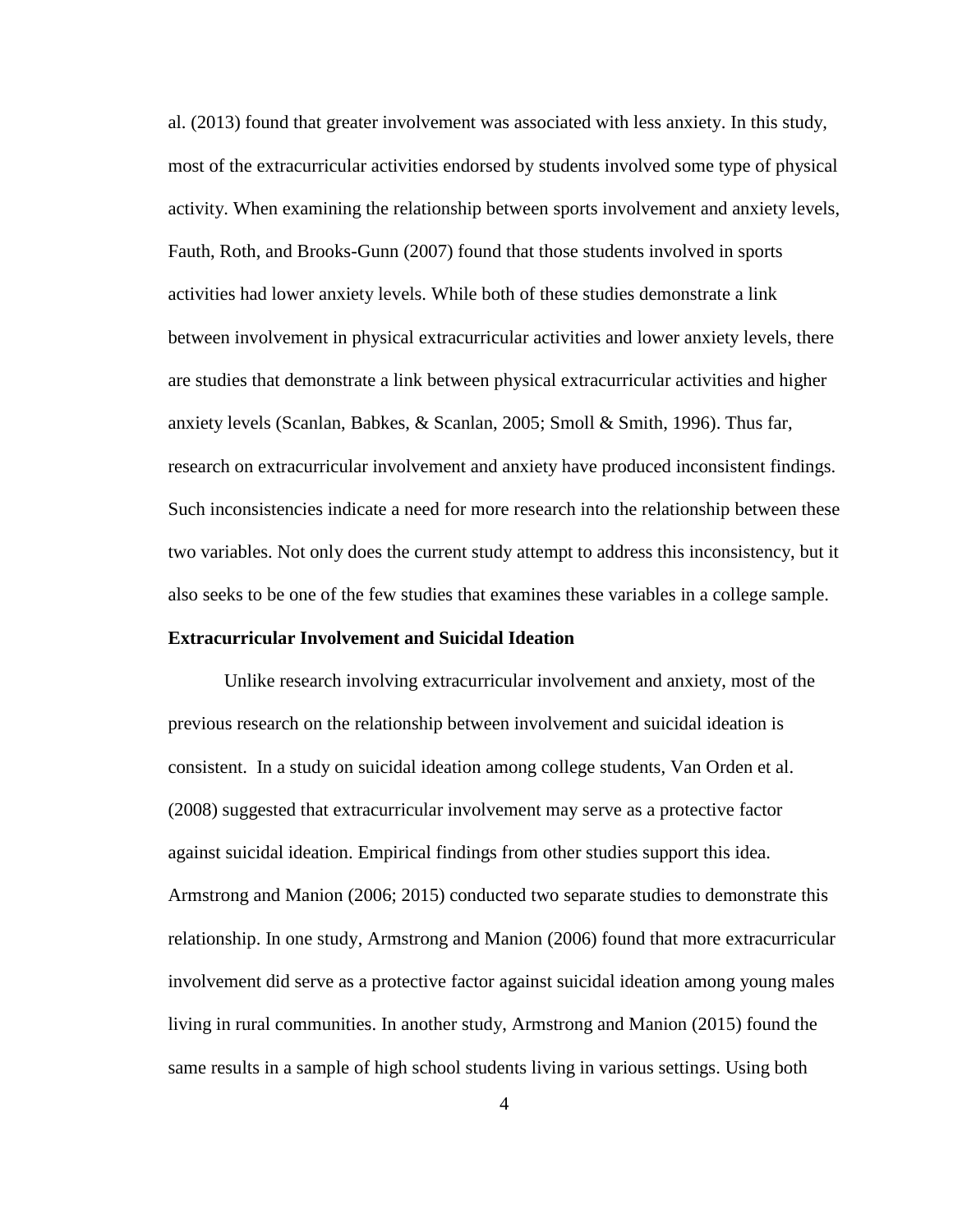middle and high school samples, Mata et al. (2012) found that extracurricular involvement is associated with less overall suicidality through belongingness, a construct that will also be included in the current study. Lastly, Mazza and Eggert (2001) found that adolescents who do not participate in extracurricular activities are at a higher risk for suicide attempts.

Similar to research involving extracurricular involvement and anxiety, some research has focused specifically on sports participation. Results from these studies are consistent. Taliaferro et al. (2010) found that sports participation is associated with less suicidal ideation through various mediating factors such as vigorous physical activity and social support. In a separate study with adolescents, Harrison and Narayan (2003) also found that sports participation was linked to less suicidal behavior.

Only one particular study seemed to show inconclusive results regarding extracurricular activity and overall suicidality. Neumark-Sztainer, Story, French, and Resnick (1997) found no correlation between involvement and health compromising behaviors such as suicide attempt. Given that suicide attempt was examined in the study and suicidal ideation was not, it cannot be concluded that these results apply to suicidal ideation. In addition, an important limitation may provide insight as to why the study produced nonsignificant results. According to the authors, involvement was measured by including a broad range of activities under one category. Therefore, participants were either classified as "involved" or "not involved." Although data from this study may have been skewed, the study's results must still be considered as an exception to the rest of the existing literature.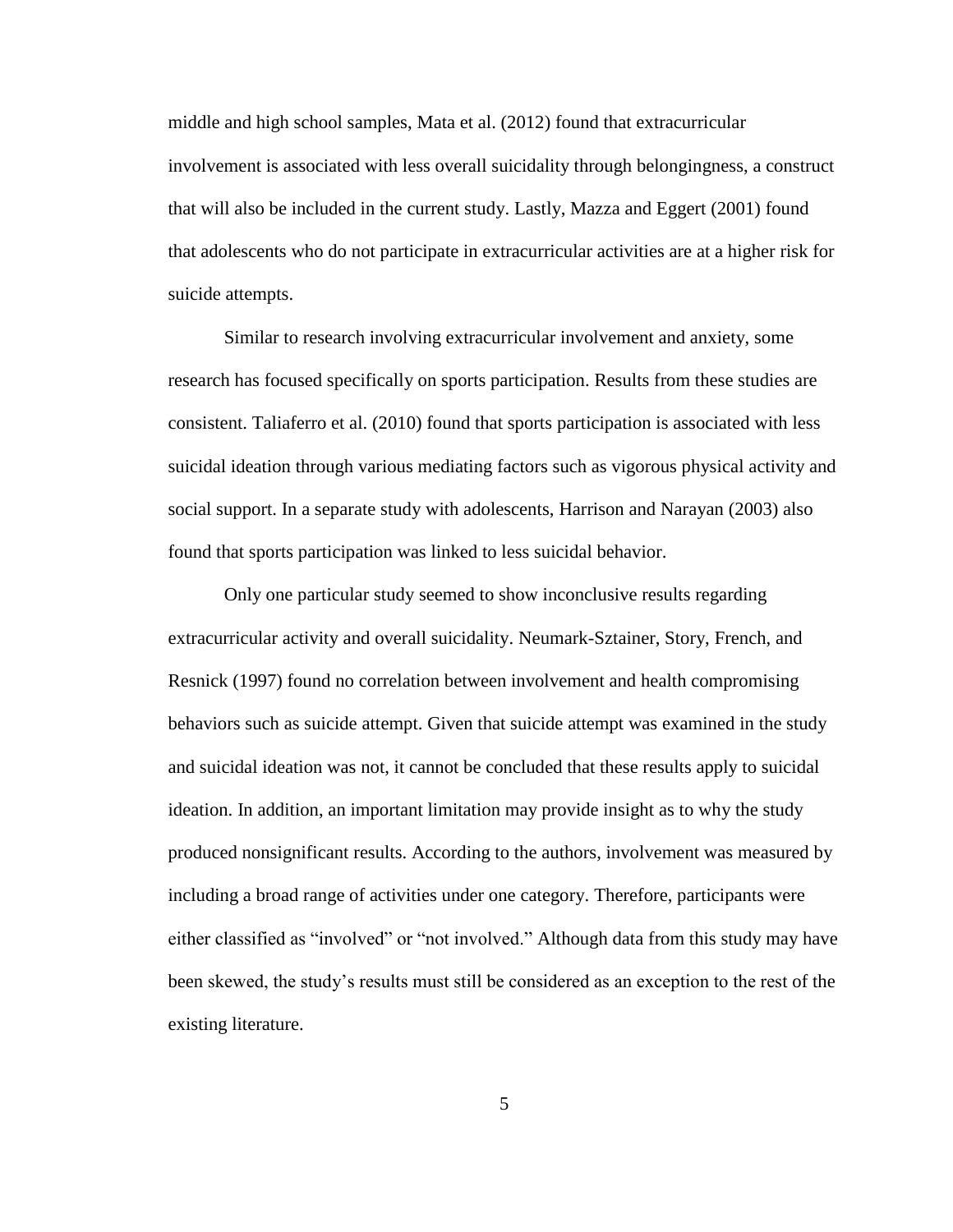#### **Belongingness and Burdensomeness**

There are two potentially contributing factors to consider in terms of the relationships between extracurricular involvement, anxiety, and suicidal ideation. Both are found within the Interpersonal Theory of Suicidal Behavior (Joiner, 2005). This theory asserts that two constructs, thwarted belongingness and perceived burdensomeness, must be present in an individual before he or she will form a desire to die by suicide (Van Orden at al., 2010). According to Van Orden et al. (2008), thwarted belongingness is a powerful predictor of suicidal behavior. In this study, it is suggested that belongingness is essential to life satisfaction. When belongingness is thwarted, individuals will feel less satisfied with their lives. This idea is supported by past research, which indicates that belongingness is highly predictive of a positive outcome during adolescence and young adulthood (Csikszentmihalyi & Larson, 1984; Michaelson & Nakamura, 2001). Past research also suggests that extracurricular activities (both school and community activities) can foster belongingness, and are thus essential to youth's emotional well-being (Eccles, Lord, & Roeser, 1996). The construct of belongingness has been studied primarily among adults or adolescents. The current research will attempt to study belongingness among a sample of college students.

Alongside thwarted belongingness is perceived burdensomeness, another component that is highly predictive of suicidal behavior (Joiner, Pettit, Walker, & Voelz, 2002). Perceived burdensomeness is defined as the feeling that one is becoming a burden to his or her loved ones (Van Orden, Lynam, Hollar, & Joiner, 2006). Virtually no research exists on the relationship between extracurricular involvement and burdensomeness, making the current study one of the first to explore this topic.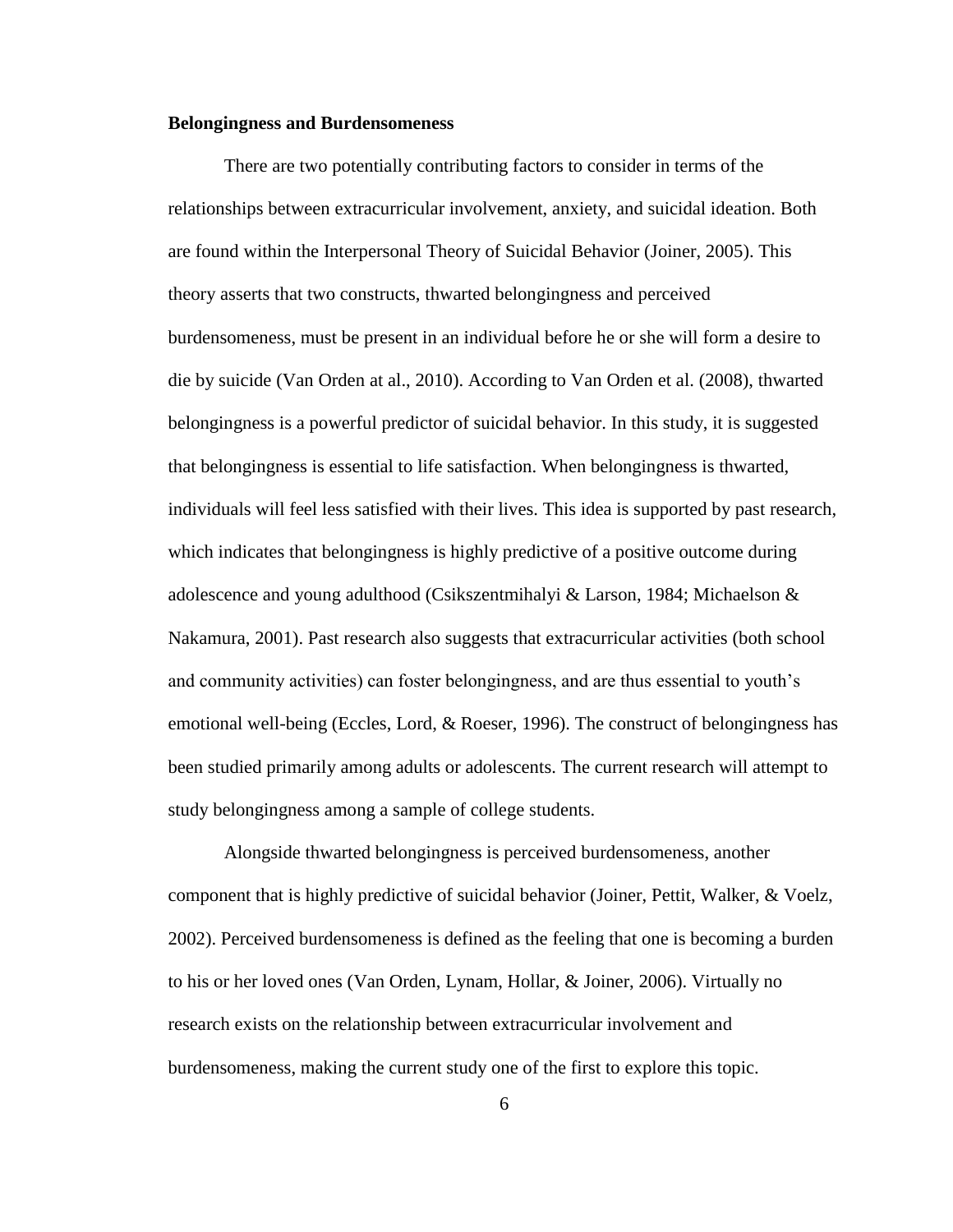#### **Implicit Suicidal Ideation**

A majority of past research in the area of suicidality has relied on self-report measures in order to obtain data. This method has the potential to be problematic, especially when studying a sensitive topic such as suicide. When using self-report, there is concern over whether participants offer accurate data without apprehension. In order to combat some of the concern over explicit measures, the Implicit Association Task (IAT) was developed. The IAT's purpose is to reveal any implicit bias or preference toward one of two target concepts (Greenwald, McGhee, & Schwartz, 1998). When completing this computerized task, participants are shown certain words that are biased in one direction or another based on the topic being studied. Participants must then press a key that corresponds with their association to each word shown. The IAT is particularly beneficial because it provides information on biases that may not necessarily be displayed on selfreport measures. The IAT has demonstrated validity when measuring implicit attitudes toward a variety of concepts such as homosexuality (Banse, Seise, & Zerbes, 2001; Jonathan, 2008; Rowatt et al., 2006); race (Greenwald et al., 2002; McConnell & Leibold, 2001); and self-injury (Nock & Banaji, 2007; Nock, 2009). The death/suicide version of the IAT (d/s IAT) has also shown consistency when studying individuals' implicit perceptions toward suicidal behavior (Nock & Banaji, 2007; Nock et al., 2010). In one study, for example, participants' implicit self-depressive associations were significantly correlated with suicidal ideation (Glashouwer et al., 2010). Similarly, another study found that the d/s IAT predicted 5 out of 6 indicators of suicide risk more effectively than items within self-report measures (Harrison, Stritzke, Fay, Ellison,  $\&$ Hudaib, 2014).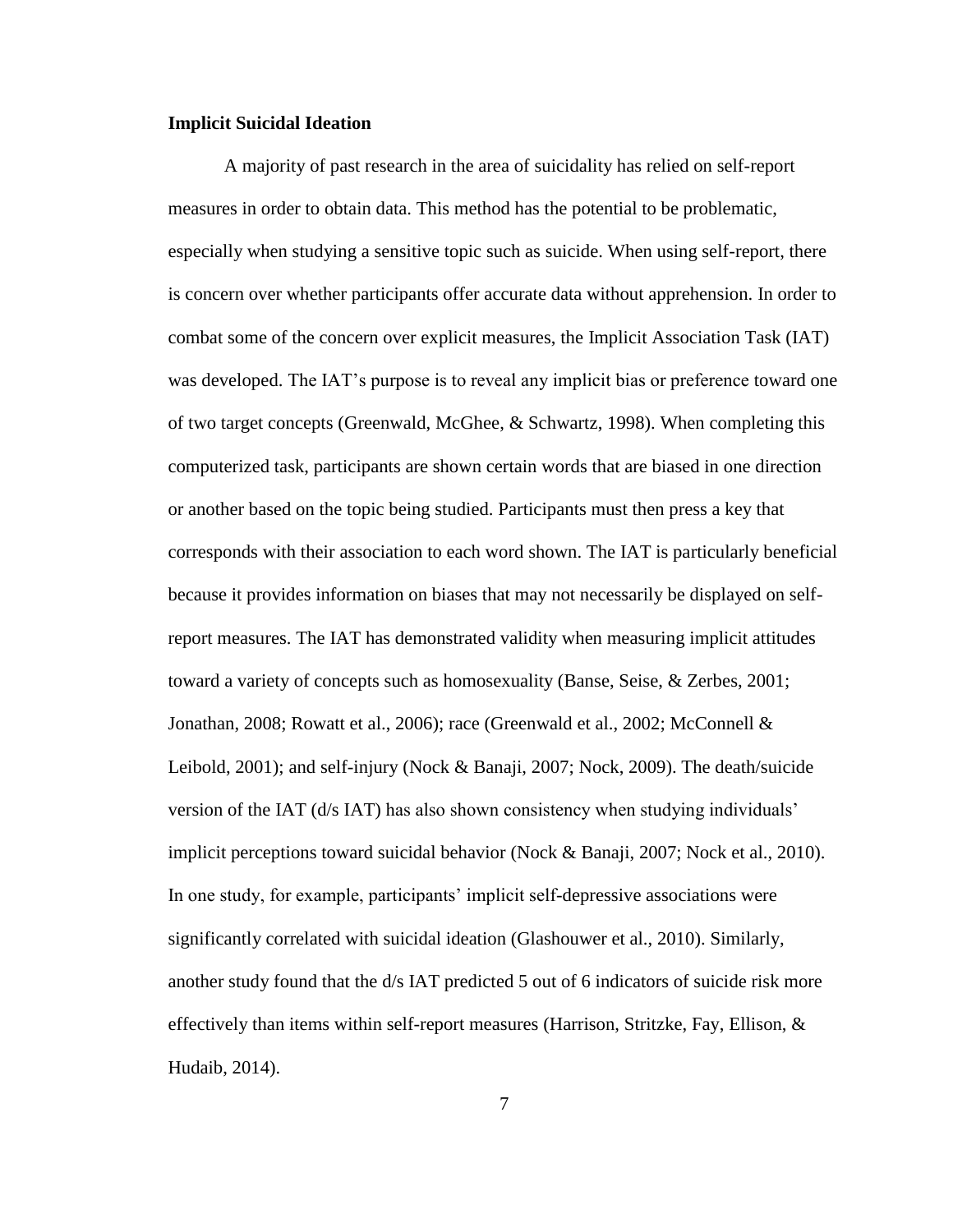#### **Rationale and Hypotheses**

Research on the relationships between extracurricular involvement, anxiety, and suicidal ideation is scarce. Moreover, the research that does exist on these relationships is often inconsistent. The current study seeks to address the ways in which these factors interact with one another. In terms of the relationship between extracurricular involvement and anxiety, past research has shown mixed results. Therefore, one aim of the current study is to determine whether extracurricular activity contributes to or weakens symptoms of anxiety in college students. First, using the "over-scheduling hypothesis (Melman, Little, & Akin-Little, 2007)" as a basis, it is hypothesized that higher levels of extracurricular involvement will be associated with higher levels of anxiety. Second, prior research indicates a strong link between anxiety and suicidal ideation (Bolton et al., 2008; Nepon, Belik, Bolton, & Sareen, 2010; Sareen et al., 2005); therefore, it is hypothesized that anxiety will serve as a mediating factor between extracurricular involvement and explicit suicidal ideation. Third, anxiety is also expected to serve as a mediating factor between involvement and implicit suicidal ideation. Fourth, because thwarted belongingness seems to play a key role in predicting suicidal ideation (Van Orden et al., 2008), it is expected that the construct of thwarted belongingness will be a more accurate predictor of suicidal ideation than the construct of perceived burdensomeness.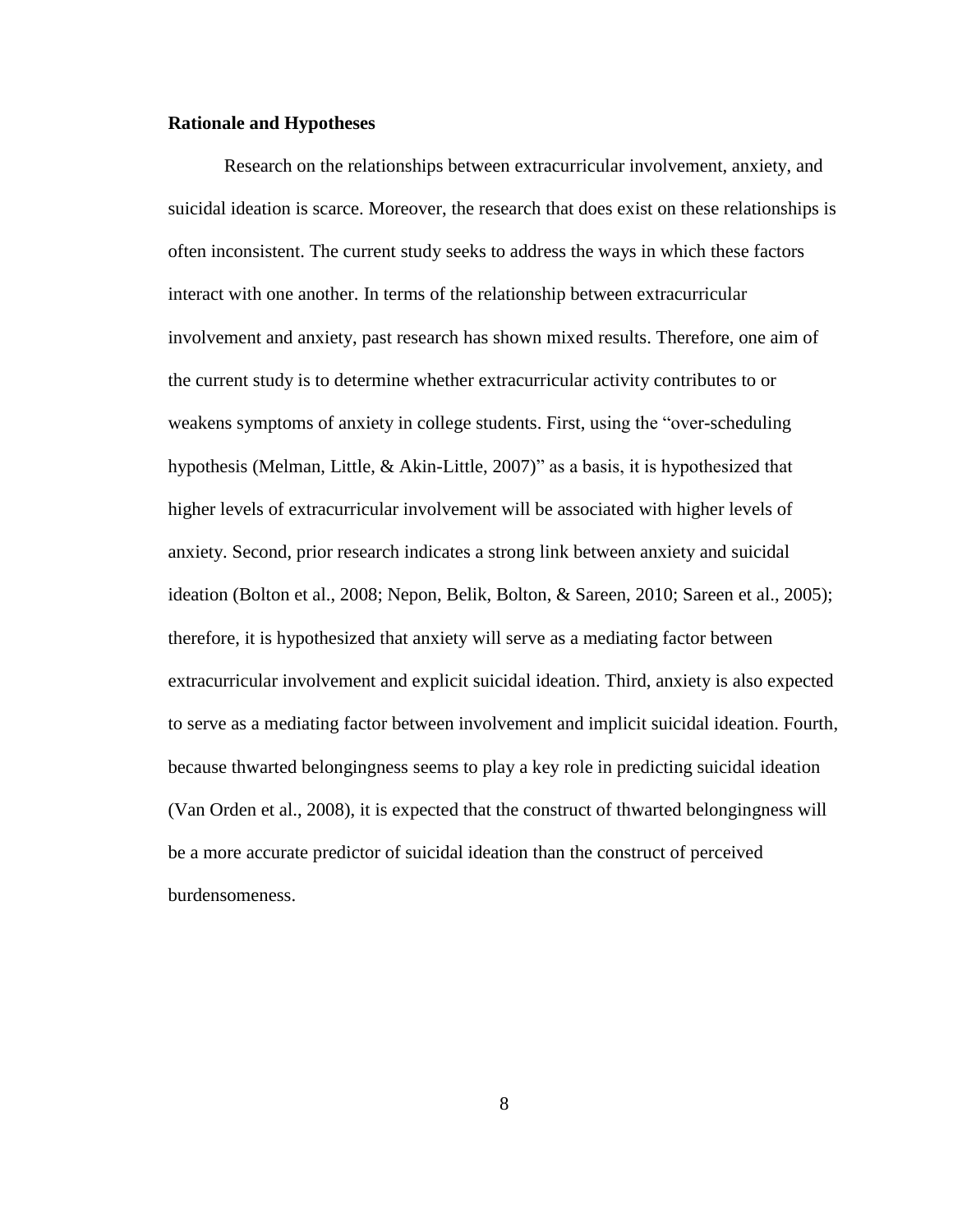#### **Method**

#### **Participants**

The sample for this study included 80 college undergraduate students (69.7% freshman, 75.3% female, 76.5% white, and 92.6% heterosexual). The mean age was 19.11 (*SD* = 2.06). Of the remaining non-white participants, 13.6% were African American, 3.7% were Asian, 3.7% were multi-ethnic, 1.2% were Hispanic, and 1.2% identified as "other." These individuals volunteered to participate in exchange for research credits in introductory psychology courses. All participants were from a public university in the south-central region of the United States.

#### **Procedure**

Before beginning data collection, this study received full approval from the Institutional Review Board (IRB) at Western Kentucky University. Because participation was voluntary, individuals scheduled a time to complete the study through an online Study Board program. Students were asked to report to the research lab at their chosen time. The maximum sign-up capacity was five. Before beginning, participants were asked to read and sign an informed consent form that outlined the nature of the study. Participants were given a packet of self-report questionnaires including a basic demographics section, a questionnaire assessing participation in extracurricular activities,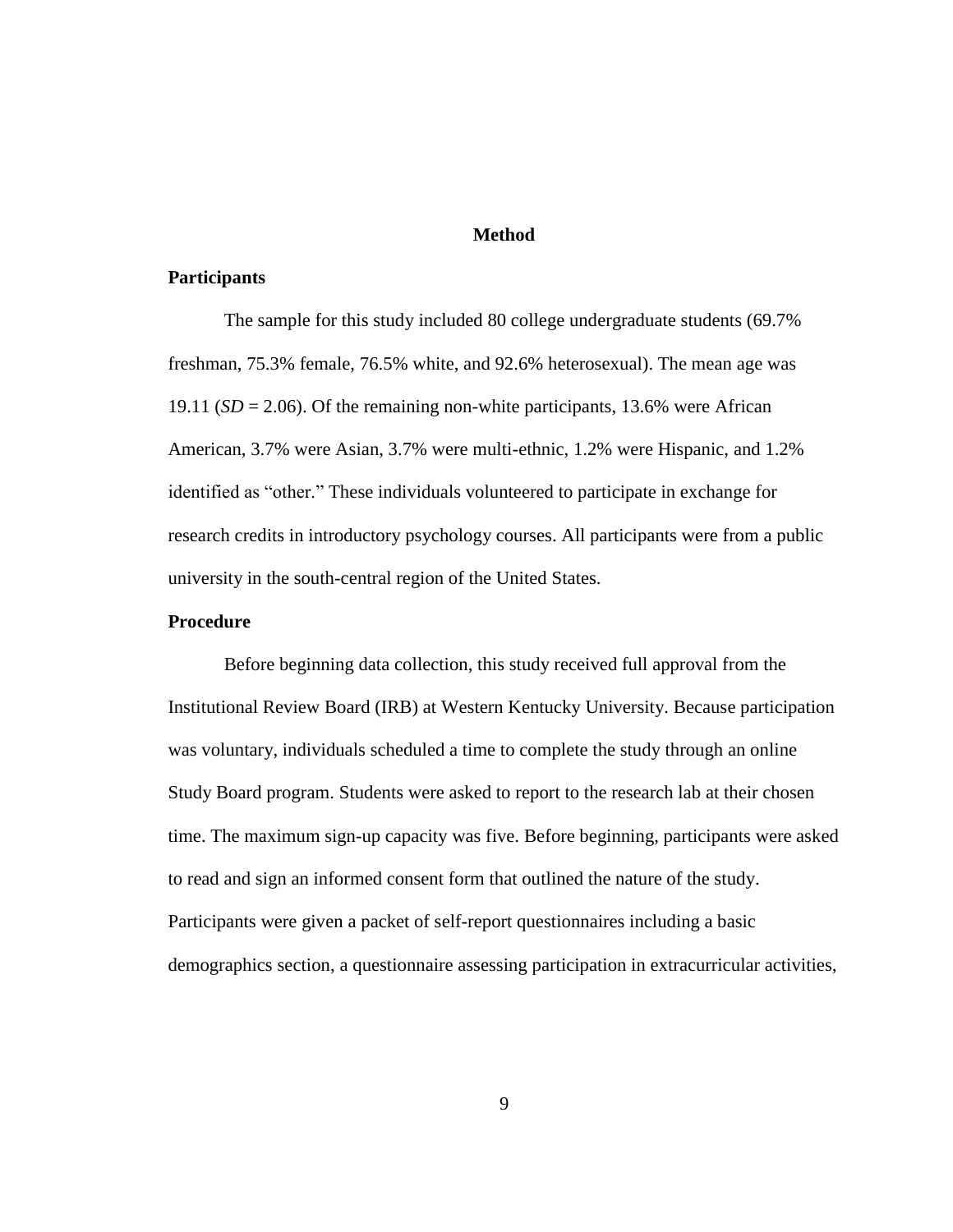the Interpersonal Needs Questionnaire (INQ; Van Orden, 2009), the Center for Epidemiologic Studies Depression Scale (CES-D; Radloff, 1977), the Zung Self-Rating Anxiety Scale (SAS; Zung, 1971), and the Adult Suicidal Ideation Questionnaire (ASIQ; Reynolds, 1991). In addition to the paper measures listed, students were also asked to complete a computerized death/suicide version of the Implicit Association Task (IAT; Nock et al., 2010) on a laptop computer. Neither the paper measures nor the IAT contained names or any other identifying information. Instead, all measures were coded with unique identification numbers in case future reference was necessary. Upon completion of the research protocol, participants' paper measures were screened for possible suicide risk. Risk level was determined based on pre-selected critical items located within the Adult Suicidal Ideation Questionnaire (ASIQ; Reynolds, 1991). At-risk participants were given individual consultation by a trained graduate student and referrals to additional services were made as needed. At the conclusion of the study, each individual was debriefed and was given a small monetary reward of \$5 for his or her participation. Consent forms were stored separately from students' raw data to maintain confidentiality. All information was stored securely in a locked file cabinet.

#### **Measures**

**Demographics.** Participants completed a brief questionnaire that asked for basic demographical information. This included factors such as age, grade level, gender, race/ethnicity, sexual orientation, and religious affiliation.

**Involvement**. Students completed a self-report questionnaire that assessed their levels of involvement in both on- and off-campus extracurricular activities. First, this questionnaire asked participants about factors such as living arrangements, employment,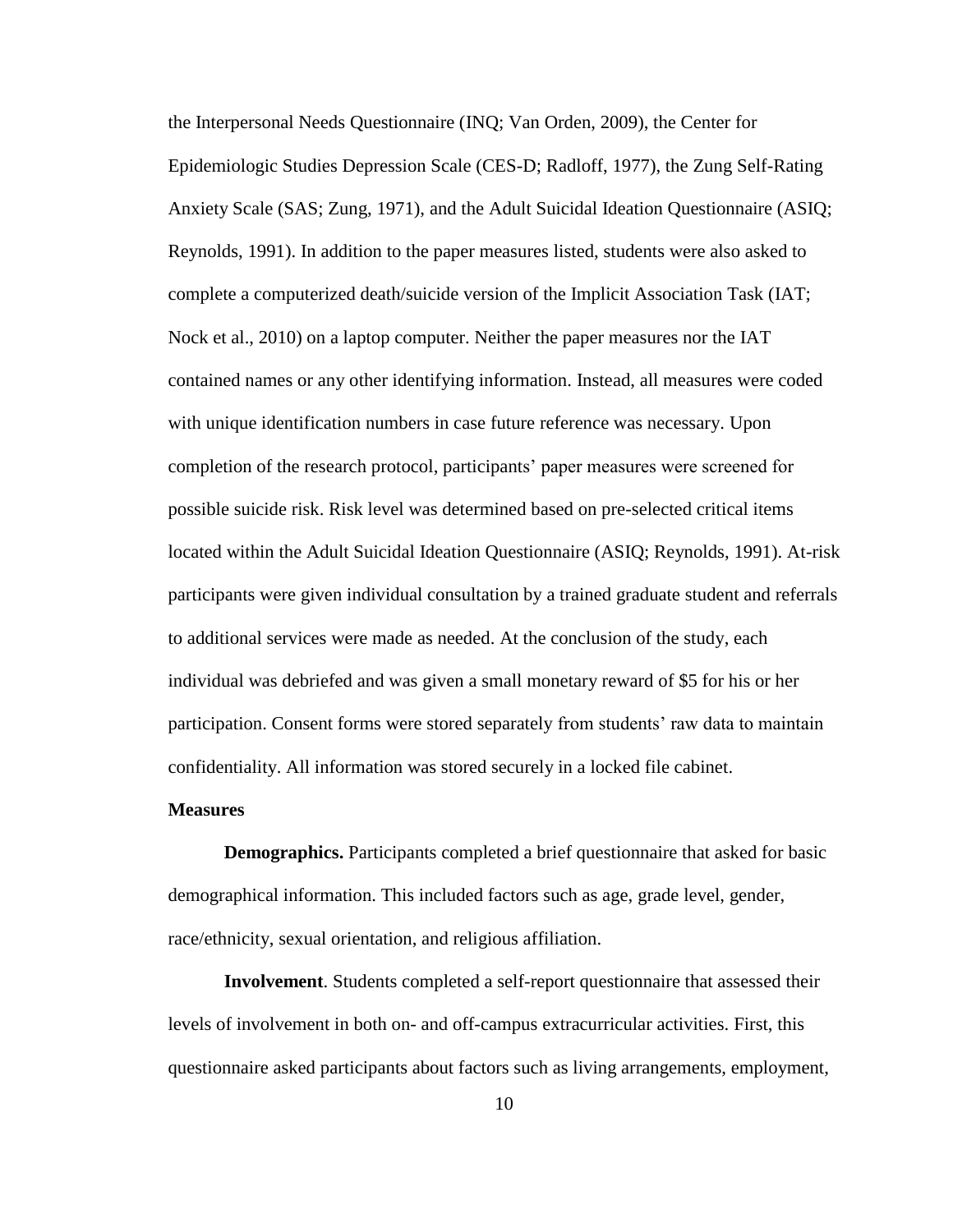and time commitment to academic endeavors. Second, the questionnaire asked participants whether or not they participated in more specific on-campus extracurricular activities (e.g., campus ministries, service organizations, student government, and intramurals). Third, students were asked to estimate the number of hours per week they spend participating in extracurricular activities both on- and off-campus. Lastly, participants were asked to rate their feelings of belongingness on a scale of 1 to 10, with 1 being lowest and 10 being highest. For this particular study, the two items indicating hours spent per week on extracurricular activities were summed for a total score of involvement hours.

**Interpersonal Needs.** The Interpersonal Needs Questionnaire (INQ; Van Orden, Cukrowicz, Witte, & Joiner, 2012) was used to assess the constructs of belongingness and burdensomeness, which are key components of interpersonal needs. The INQ is a self-report survey that measures the level of one's connectedness to his or her social surroundings. A shortened 18-item version of the INQ was used for this particular study. The INQ-18 includes two subscales: thwarted belongingness and perceived burdensomeness. The thwarted belongingness subscale includes 9 items such as "These days I am fortunate to have many caring and supportive friends" and "These days I often feel like an outsider in social gatherings." The perceived burdensomeness subscale includes 9 items such as "These days the people in my life would be happier without me" and "These days I think I contribute to the well-being of the people in my life." The INQ-18 asks participants to rate these items based on how true they feel each statement is for them recently. Responses range from 1 (*not at all true for me*) to 7 (*very true for me*) on a 7-point Likert-scale. The INQ-18 is scored in a way that higher numerical scores suggest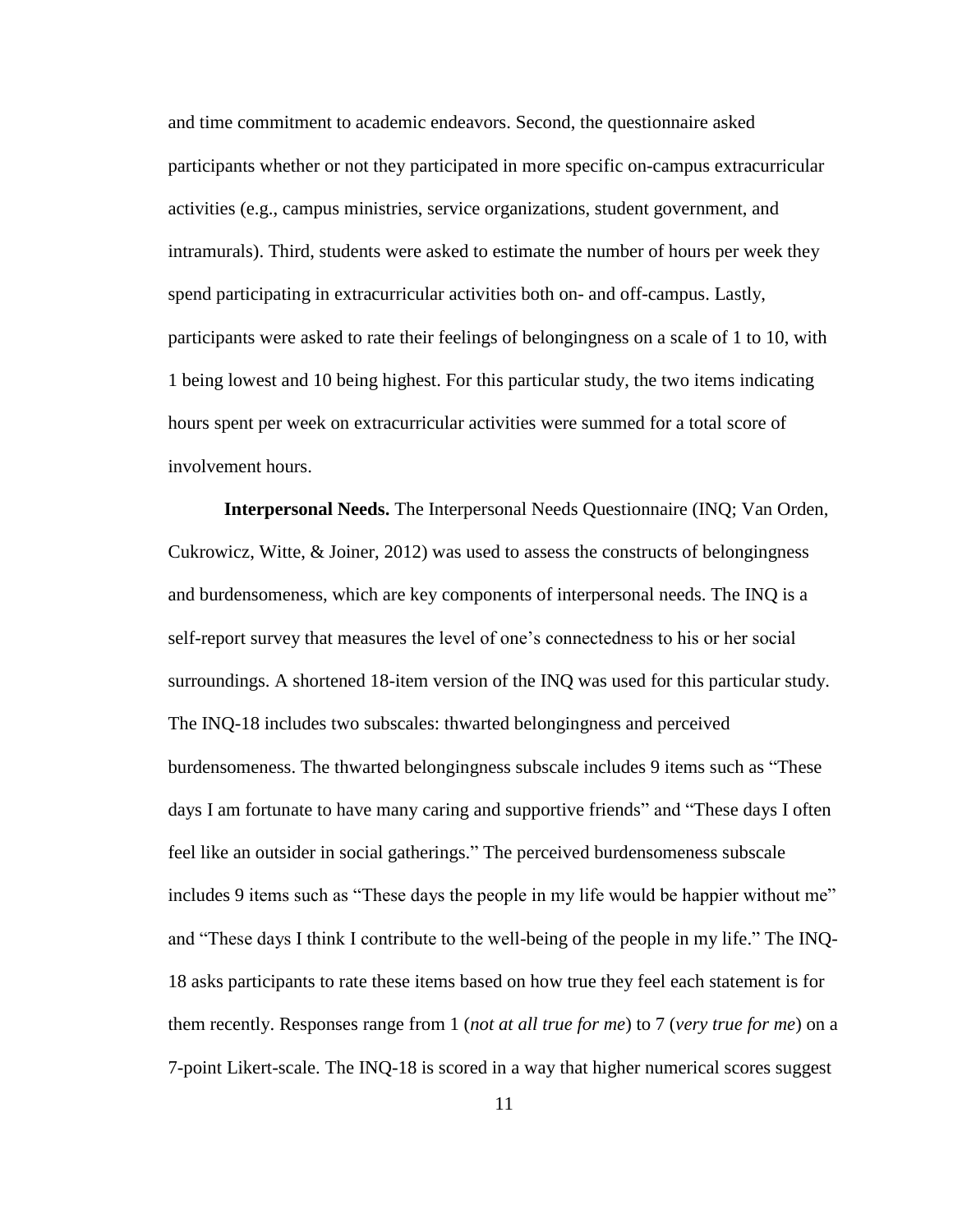higher levels of both thwarted belongingness and perceived burdensomeness; therefore, lower scores indicate more positive feelings of social connectedness. Prior research has successfully demonstrated the INQ's reliability as a means of measuring thwarted belongingness ( $\alpha = .85$ ) and perceived burdensomeness ( $\alpha = .89$ ; Van Orden et al., 2008). In the current study, internal consistency was also high for both thwarted belongingness  $(\alpha = .90)$  and perceived burdensomeness ( $\alpha = .85$ ).

**Depression.** The Center for Epidemiologic Studies Depression Scale (CES-D; Radloff, 1977) was used to measure the degree to which participants exhibit symptoms of depression. The CES-D is a 20-item self-report measure that asks participants to rate on a 4-point Likert-scale how often they have felt certain depression-related symptoms within the week prior. Responses range from 1 (*rarely or none of the time*) to 4 (*most or all of the time*). The CES-D includes positive items such as "I felt I was just as good as other people" and "I enjoyed life"; however, the CES-D also includes negative items such as "I felt depressed" and "I could not get 'going.'" The CES-D scale includes both positivelyand negatively- worded items to prevent response bias and to identify inconsistencies within responses. After all items are coded and summed, CES-D total scores range from 0 to 60, with higher scores indicating higher depressive symptomology. The CES-D demonstrates reliability in both the general population (split half  $= .85$ ) as well as a clinical sample population (split half  $= .90$ ; Nunnally, 1967). High internal consistency was also found in the current study ( $\alpha$  = .89).

**Anxiety.** The Zung Self-Rating Anxiety Scale (Z-SAS; Zung, 1971) was used to measure participants' anxiety levels. The Z-SAS is a 20-item self-report measure that asks participants to rate how often they have felt certain anxiety-related symptoms within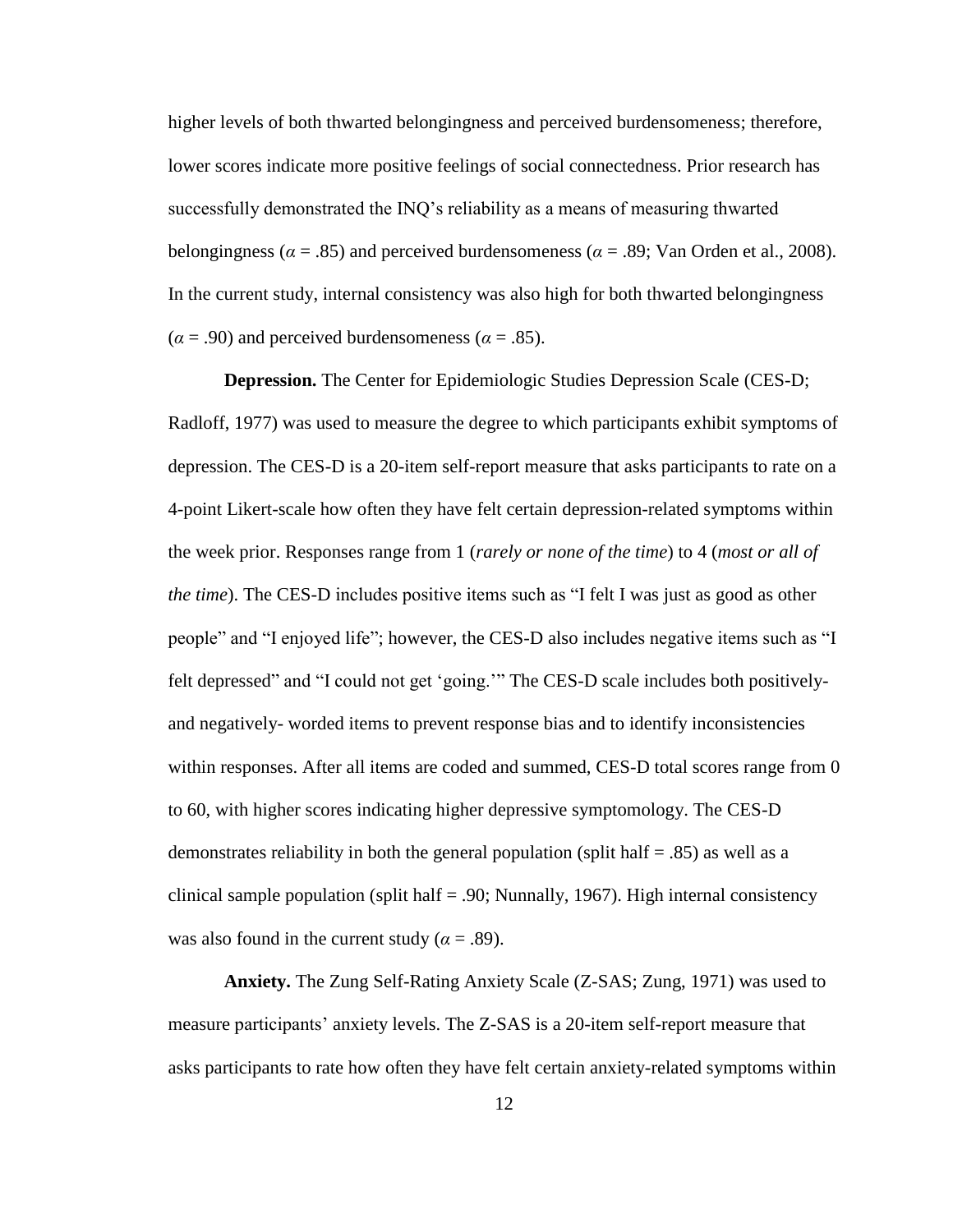the week prior. Responses range from 1 (*none or a little of the time*) to 4 (*most or all of the time*) on a 4-point Likert-scale. The Z-SAS includes positive items such as "I feel calm and can sit still easily" and "I fall asleep easily and get a good night's rest." Conversely, the Z-SAS includes negative items such as "I feel afraid for no reason at all" and "My arms and legs shake and tremble." Much like the CES-D scale, the Z-SAS scale includes both positively- and negatively- worded items to avoid inconsistency of results. Upon completion of the Z-SAS, items are summed for a total score ranging from 20 to 80, with higher scores suggesting higher anxiety symptomology. According to Jegede (1977), the Z-SAS demonstrates reliability in both normal samples ( $\alpha$  = .69) and outpatient samples ( $\alpha = .81$ ). In the current study, the Z-SAS also demonstrates high internal consistency ( $\alpha$  = .92).

**Suicidal Ideation (explicit).** The Adult Suicidal Ideation Questionnaire (ASIQ; Reynolds, 1991) is a 25-item self-report measure used to measure participants' explicit suicidal ideation. When completing the ASIQ, participants are presented with general statements about life. Such statements include "I thought about how easy it would be to end it all" and "I thought that no one cared if I lived or died." For each statement, participants are asked to rate how often they have experienced that thought within the month prior. Responses range from A (*almost every day*) to G (*I never had this thought*) on a 7-point Likert-scale. ASIQ items are summed and total scores range from 0 to 150, with higher scores indicating severe, frequent suicidal cognitions. The ASIQ includes 6 critical items which are used to identify individuals who are at an elevated suicide risk. Such items include "I thought about how I would kill myself" and "I thought that if I had the chance I would kill myself." If an individual's score on 2 or more of these items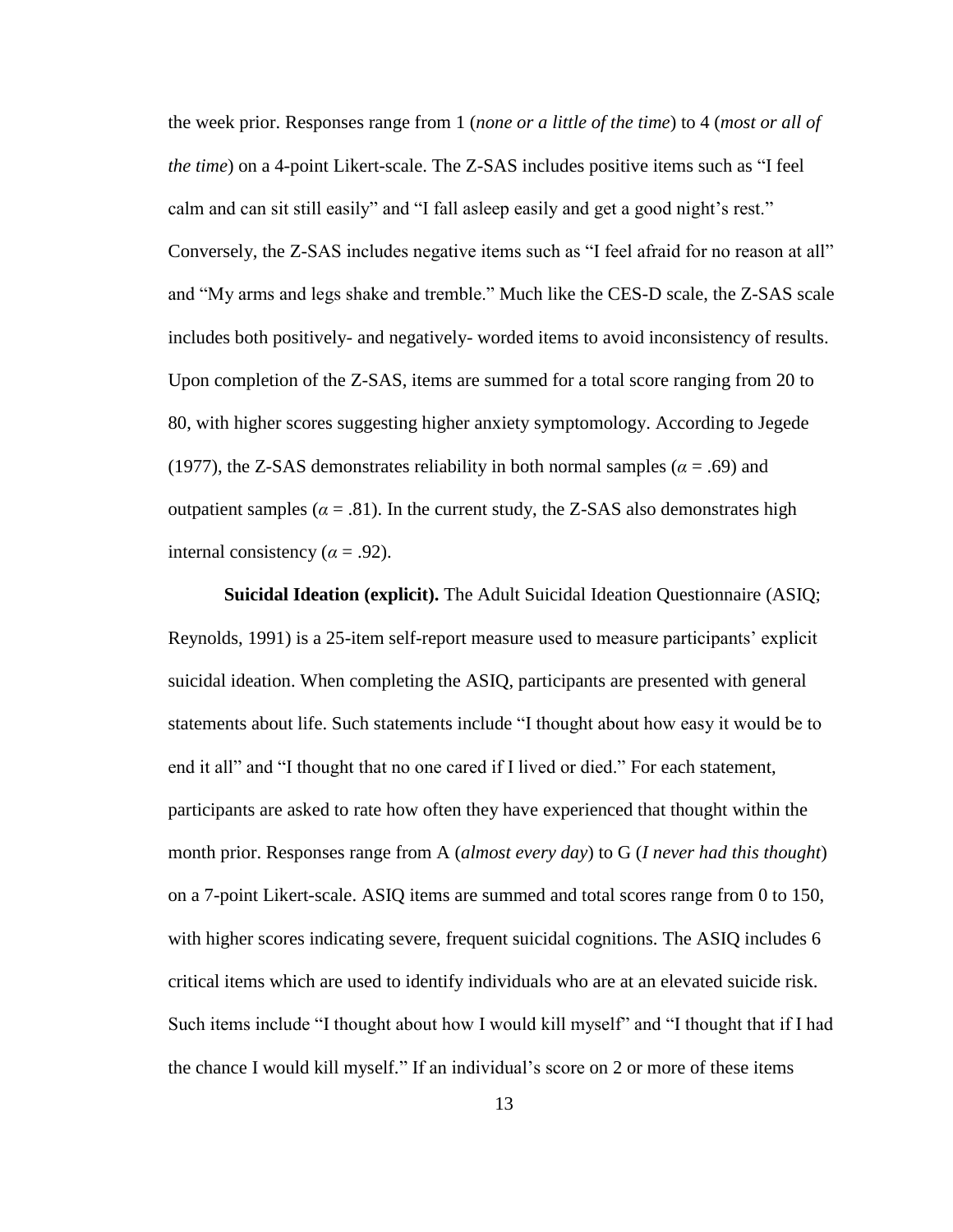indicates that he or she has had this thought a couple of times a week or more, then the individual is considered at a critical level of suicide risk. In prior research, Reynolds et al. (1990) found the ASIQ to be highly reliable ( $\alpha$  = .97) among a combined sample of psychiatric and non-psychiatric adults. High reliability was also found in the current study ( $\alpha$  = .98).

**Suicidal Ideation (implicit).** Finally, participants completed the death/suicide version of the Implicit Association Task (d/s IAT; Nock et al., 2010), which is a computerized measure of one's automatic responses to both life- and death-related stimuli. The task begins by presenting individuals with words that are associated with "life" (i.e., *alive, thrive*, and *breathing*) or "death" (i.e., *die, lifeless*, and *suicide*). As each word is presented, participants must press a key that corresponds with a word representing "me" (i.e., *I, myself*, and *mine*) or "not me" (i.e., *they*, *theirs*, and *other*). Response latency is used to calculate one's implicit ideation or "death/suicide" (d/s) score, which will either be positive or negative. While more positive d/s scores indicate a stronger association between death and self, more negative d/s scores indicate a stronger association between life and self. In the past, d/s IAT has demonstrated predictive abilities for future suicidal ideation (Nock et al., 2010; Nock & Banaji, 2007; Price, Nock, Charney, & Mathew, 2009).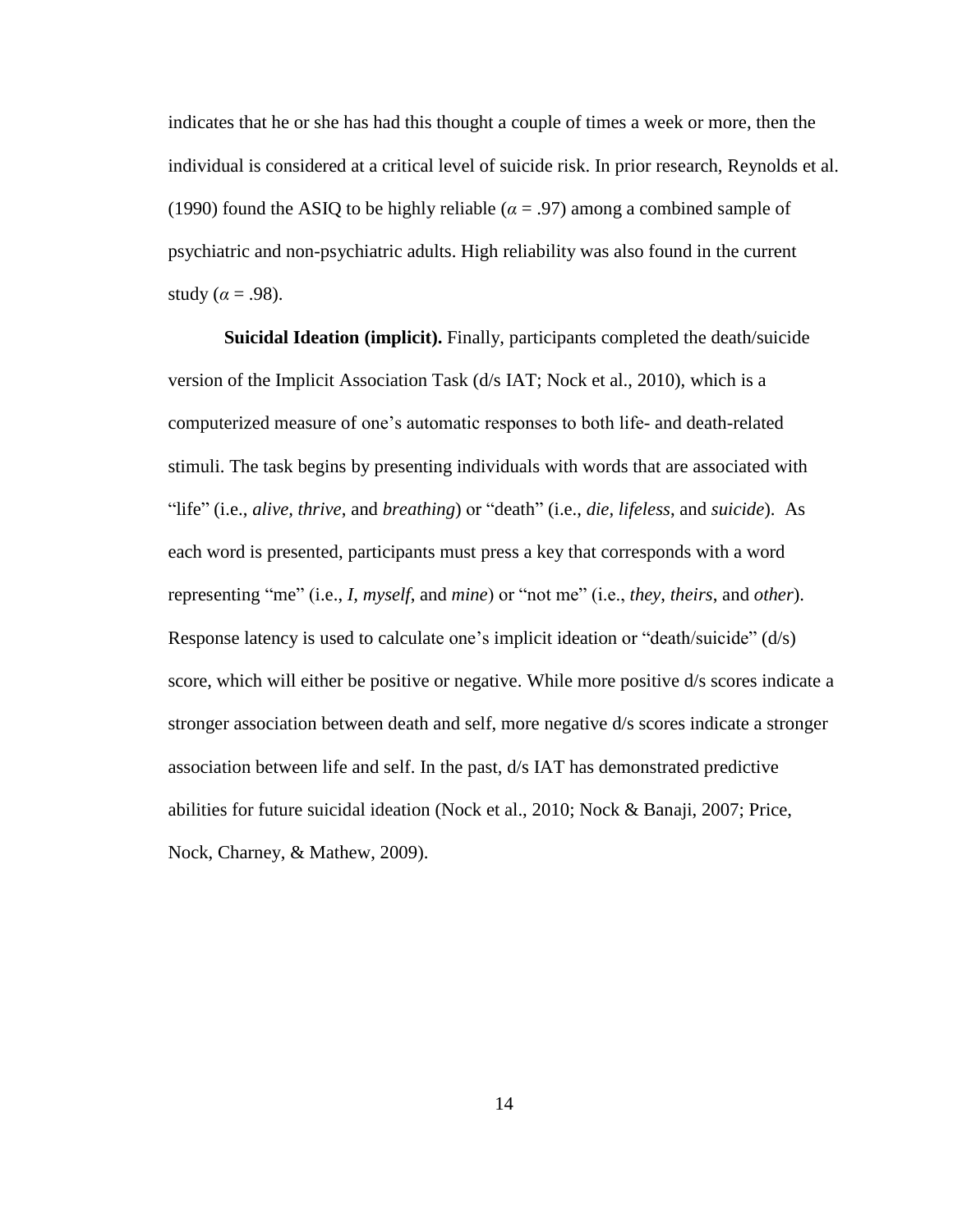#### **Results**

Data analysis involved examining basic correlational data in order to note any associations between extracurricular involvement, anxiety, belongingness, burdensomeness, and both forms of suicidal ideation. Total scores for extracurricular involvement were calculated by summing total hours spent per week on both on- and offcampus extracurricular activities. Total scores for anxiety were calculated based on participants' responses to the Z-SAS. To control for depression as a predictive factor alongside anxiety, a total score for depressive symptomology was included via participants' responses to the CES-D. Scores from the INQ-18 were broken down into the two subscales, thwarted belongingness and perceived burdensomeness. Finally, each participant had a total score for explicit suicidal ideation (ASIQ) and for implicit suicidal ideation (d/s IAT). Results of these analyses indicated that several significant relationships were present. Anxiety was significantly correlated with extracurricular involvement, explicit suicidal ideation, and perceived burdensomeness. Both extracurricular involvement and explicit suicidal ideation were associated with perceived burdensomeness. While the Implicit Association Task was not significantly correlated with any other variables, it approached significance with extracurricular involvement  $(r =$ .23,  $p = .06$ ). These correlational data provided a solid basis before proceeding with mediation analyses (see Table 1).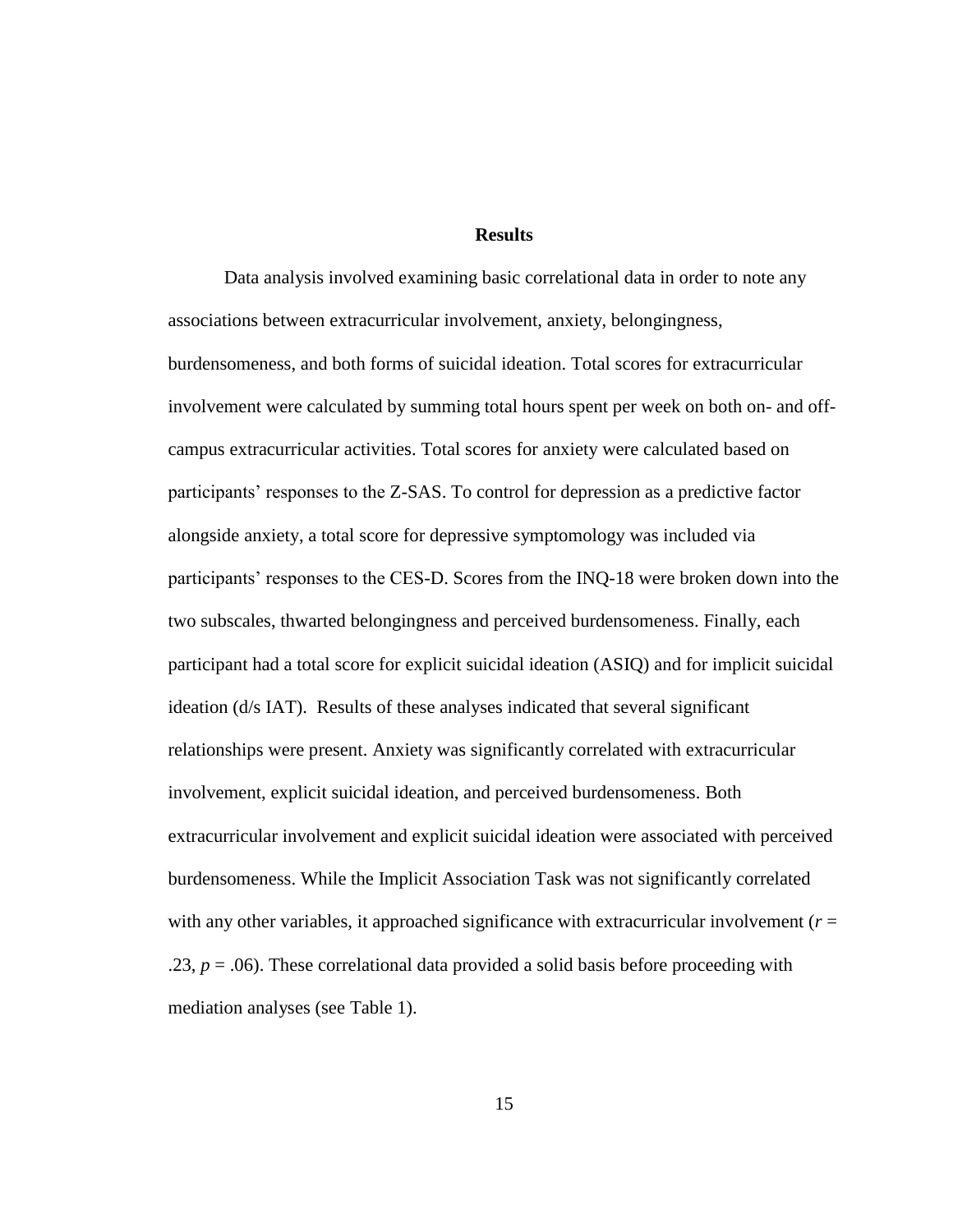#### **Hypothesis One: Involvement and Anxiety**

Contrary to the hypothesis, results from this study indicated that extracurricular involvement was negatively associated with anxiety  $(r = -0.42, p < 0.001)$ . This means that as extracurricular involvement increased, anxiety levels decreased.

#### **Hypothesis Two: Involvement, Anxiety, and Explicit Suicidal Ideation**

The second hypothesis was tested using the Process Procedure for SPSS (Hayes, 2013). This boot-strap mediation model examined the relationships between extracurricular involvement, anxiety, and explicit suicidal ideation. Scores for extracurricular involvement were calculated by summing total hours spent per week on both on- and off-campus extracurricular activities. Total scores were used in the analysis for both anxiety (Z-SAS) and explicit suicidal ideation (ASIQ). The scores for extracurricular involvement and anxiety were entered as predictors of explicit suicidal ideation. Results of these analyses indicated that anxiety was significantly related to ASIQ scores ( $\beta = 1.28$ ,  $p < .001$ ). Increased involvement in activities was significantly related to decreased anxiety ( $\beta$  = -3.5,  $p$  < .01), but was indirectly related to explicit suicidal ideation through anxiety as predicted  $(R^2 = .43, F(2, 77) = 29.01, p < .001)$ . The indirect effect for anxiety as a mediator was -4.49 and the confidence interval did not include zero [CI: -8.61, -1.79], providing evidence for significant mediation (see Figure 1).

#### **Hypothesis Three: Involvement, Anxiety, and Implicit Suicidal Ideation**

The third hypothesis was also tested using the Process Procedure for SPSS (Hayes, 2013). This boot-strap mediation model examined the relationships between extracurricular involvement, anxiety, and implicit suicidal ideation. Scores for both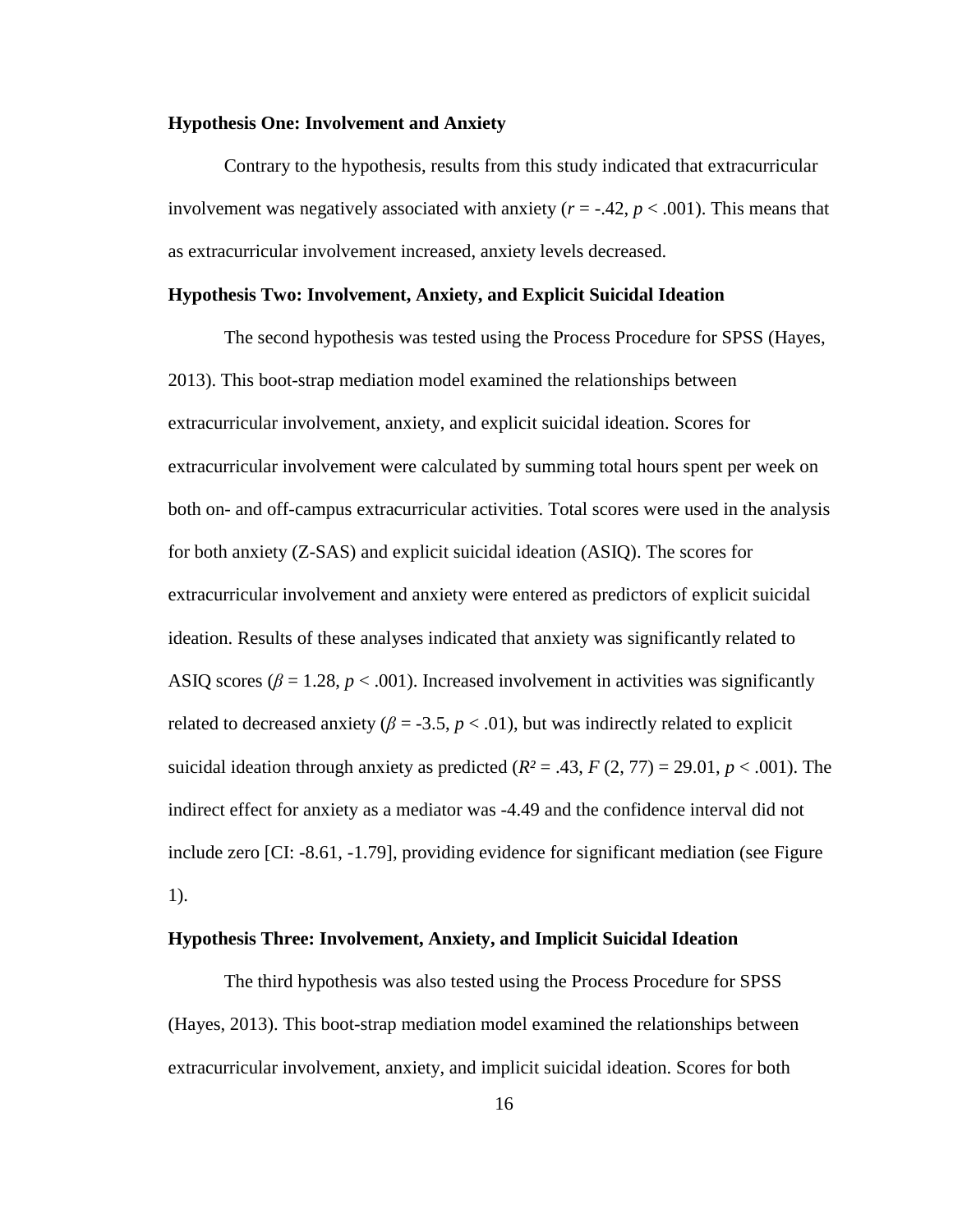extracurricular involvement and anxiety were generated using the same calculations as the previous model. Also identical to the previous model, scores for extracurricular involvement and anxiety were entered as predictor variables. Using total d/s IAT scores as the outcome variable, results of these analyses indicated that the overall mediation model was not significant  $(R^2 = .055, F(2, 65) = 1.89, p = .158)$ . The indirect effect for anxiety as a mediator was -.006 and the confidence interval included zero [CI: -.038, .021], providing additional evidence that mediation was not present (See Figure 2).

#### **Hypothesis Four: Belongingness and Burdensomeness**

Contrary to the hypothesis, results from this study indicated that belongingness was not significantly associated with extracurricular involvement  $(r = -0.07, p = 0.54)$ , anxiety ( $r = .03$ ,  $p = .82$ ), explicit suicidal ideation ( $r = .07$ ,  $p = .53$ ), or implicit suicidal ideation ( $r = .05$ ,  $p = .66$ ). Although there were no significant relationships between belongingness and these variables, burdensomeness was significantly associated with extracurricular involvement  $(r = -.24, p < .05)$ , anxiety  $(r = .56, p < .001)$ , and explicit suicidal ideation ( $r = .69$ ,  $p < .001$ ).

Given the significance between burdensomeness and these variables, an additional analysis was performed to test burdensomeness as a mediator between involvement and explicit suicidal ideation. The Process Procedure for SPSS (Hayes, 2013) was used to generate this boot-strap mediation model. Scores for both extracurricular involvement and explicit suicidal ideation were generated using the same calculations as the two previous mediation models. In this model, total scores for perceived burdensomeness were calculated based on participants' responses to questions on the INQ-18. In this model, total scores for extracurricular involvement and perceived burdensomeness were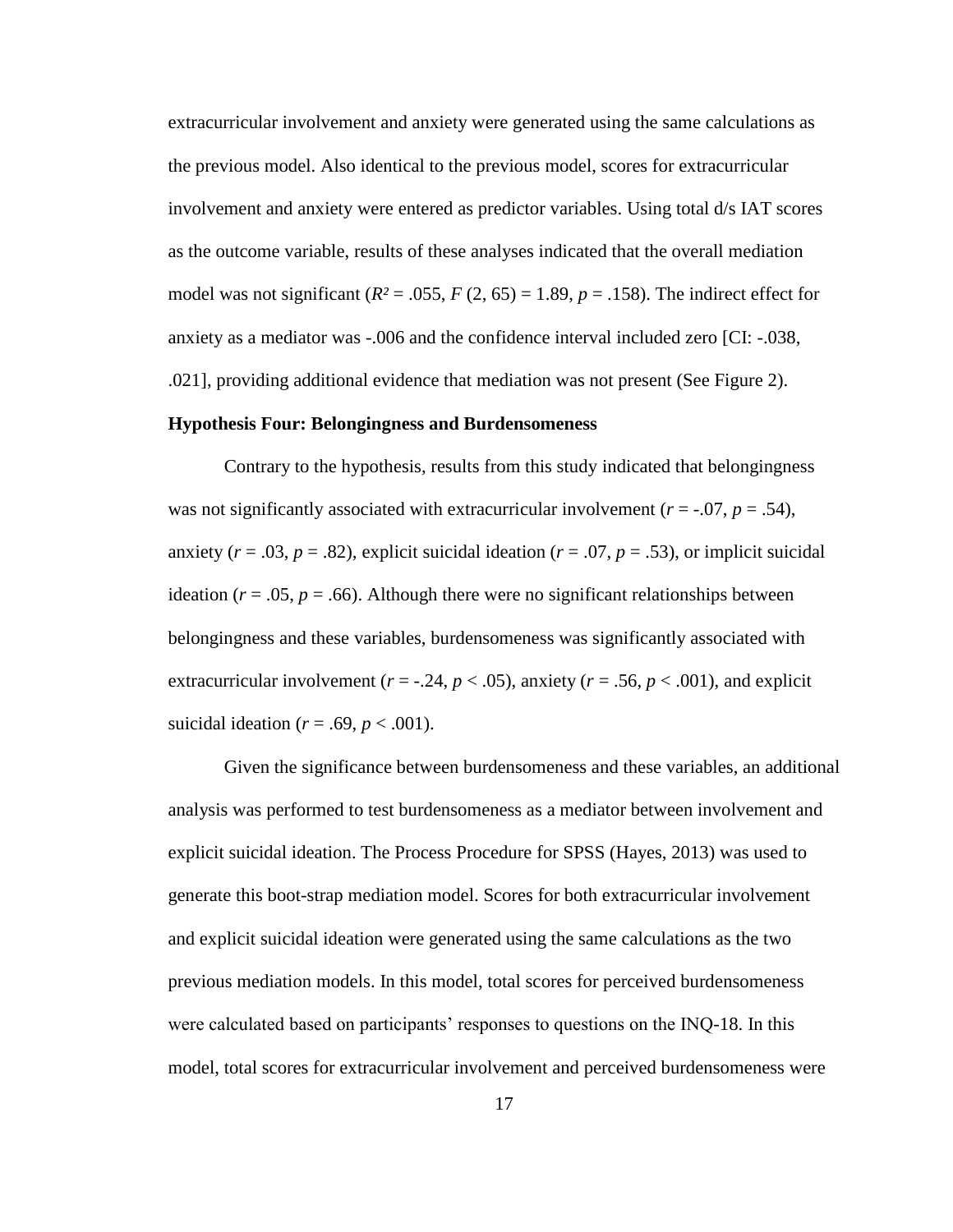entered as predictor variables. Results of these analyses indicated that burdensomeness was significantly related to ASIQ scores ( $\beta$  = 16.97,  $p$  < .001). Increased involvement in activities was significantly related to decreased perceived burdensomeness ( $\beta$  = -.15, *p* < .05), but was indirectly related to explicit suicidal ideation through burdensomeness ( $R^2$  = .486,  $F(2, 76) = 35.99$ ,  $p < .001$ ). The indirect effect for burdensomeness as a mediator was -2.56 and the confidence interval did not include zero [CI: -6.35, -0.59], providing evidence for significant mediation (see Figure 3).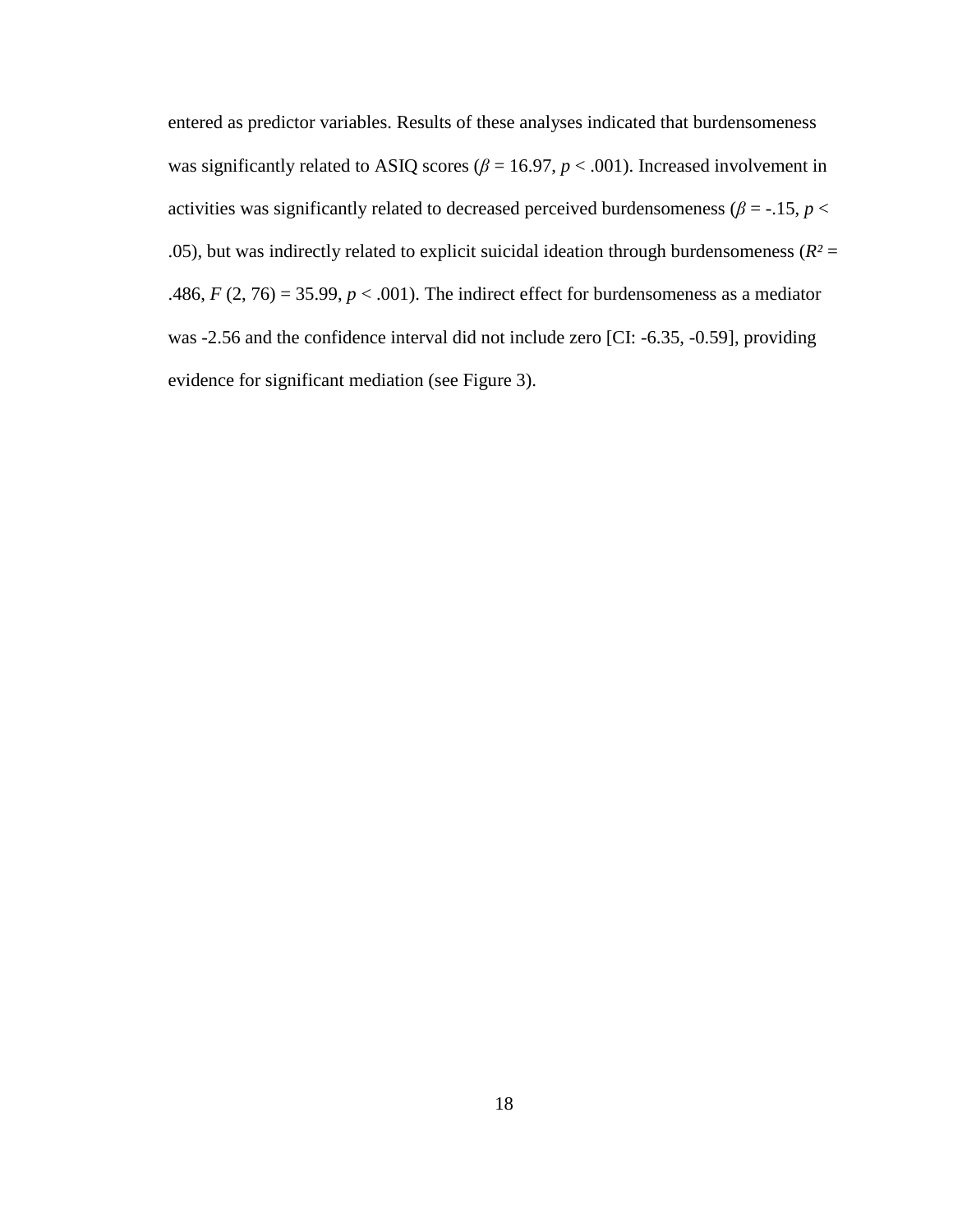#### **Discussion**

#### **Hypothesis One: Involvement and Anxiety**

Before conducting the study, it was hypothesized that increased involvement in both on- and off-campus extracurricular activities would be positively associated with symptoms of anxiety. This prediction was based on research supporting the "overscheduling hypothesis," which states that pressure from outside sources may make students more likely to over-schedule themselves. These students may, consequently, experience higher levels of anxiety (Mahoney, Harris, & Eccles, 2006). Because college students often experience intense pressure to succeed, it was expected that the overscheduling hypothesis may serve as a solid basis for the current study.

The first hypothesis was not supported. In fact, results indicated that extracurricular involvement was significantly correlated with lower levels of anxiety among the current sample of college students. These results provide evidence contradicting the "over-scheduling hypothesis," while supporting the idea of a positive association between involvement and anxiety (Fauth, Roth, & Brooks-Gunn, 2007; Lazaratou et al., 2013; Rose-Krasnor, Busseri, Willoughby, & Chalmers, 2006).

The positive relationship between involvement and anxiety may exist, in part, due to the concept of belongingness. For example, students who are more involved in extracurricular activities may feel higher levels of connectedness to their peers, their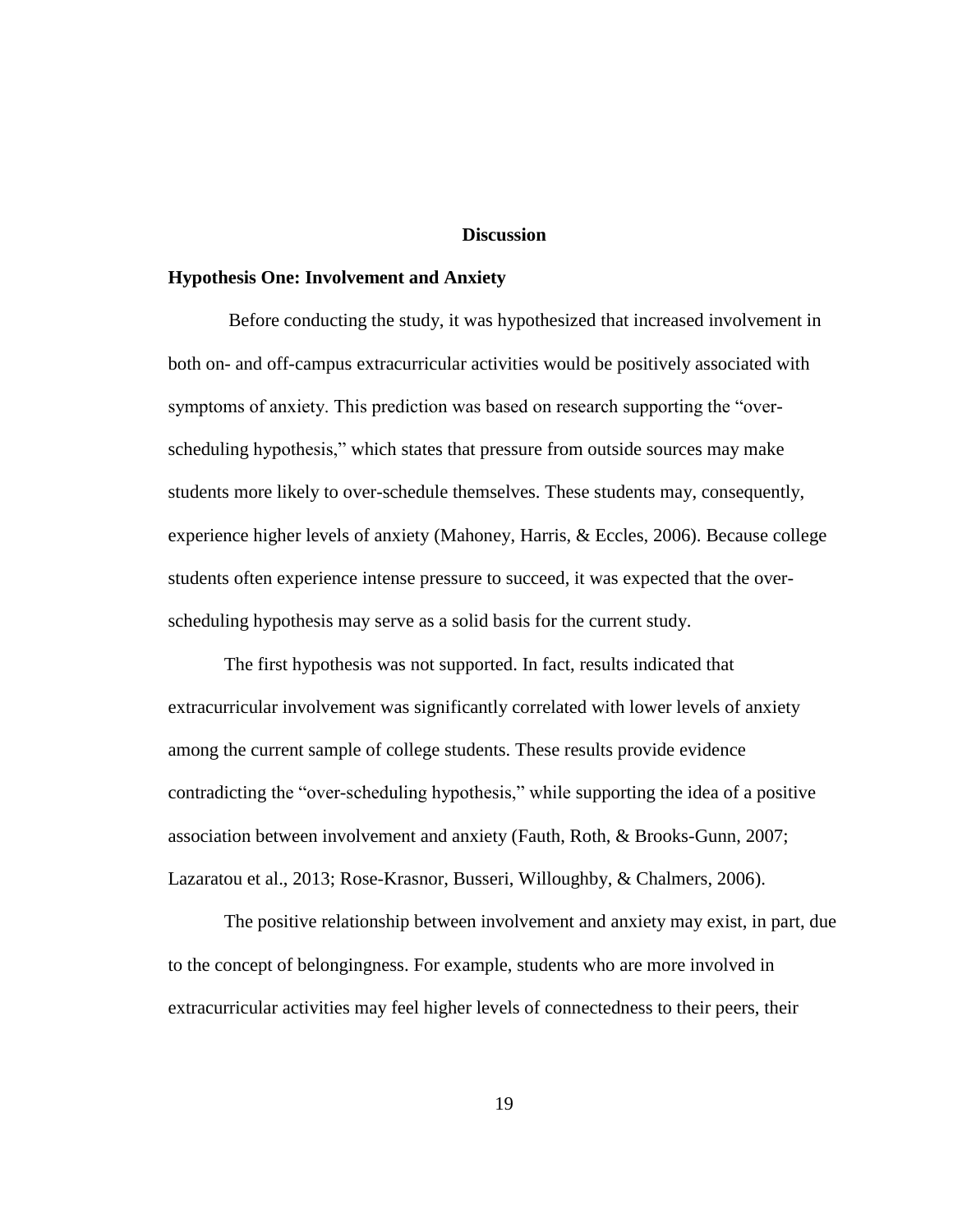schools, and their communities. Past research has supported the idea that belongingness is closely linked with more positive psychological functioning, which includes fewer symptoms of anxiety (Hagerty, Williams, Coyne,  $\&$  Early, 1996; Levett-Jones  $\&$ Lathlean, 2009; Davidson et al., 2011). Although the idea of belongingness as a protective factor against anxiety is well supported in the literature, the role belongingness plays in the relationship between extracurricular involvement and anxiety needs to be further explored.

#### **Hypothesis Two: Involvement, Anxiety, and Explicit Suicidal Ideation**

The current study hypothesized that not only would anxiety be related to both extracurricular involvement and explicit suicidal ideation, but that anxiety would serve as a mediator between the two variables. Results fully supported this hypothesis. This study found that as extracurricular involvement increased, anxiety levels decreased. As anxiety levels decreased, explicit suicidal ideation decreased as well. This mediation model coincides with much of the existing literature concerning involvement, anxiety, and suicidal ideation. Past research supports a negative association between extracurricular involvement and anxiety (Hagerty, Williams, Coyne, & Early, 1996; Levett‐Jones & Lathlean, 2009; Davidson et al., 2011). In addition, research prior to this study has demonstrated that higher levels of anxiety are significantly related to higher levels of suicidal behavior (Sareen et al., 2005; Bolton et al., 2008; Nepon, Belik, Bolton, & Sareen, 2010).

#### **Hypothesis Three: Involvement, Anxiety, and Implicit Suicidal Ideation**

The current study hypothesized that anxiety would serve as a mediator between extracurricular involvement and implicit suicidal ideation. Results from the study did not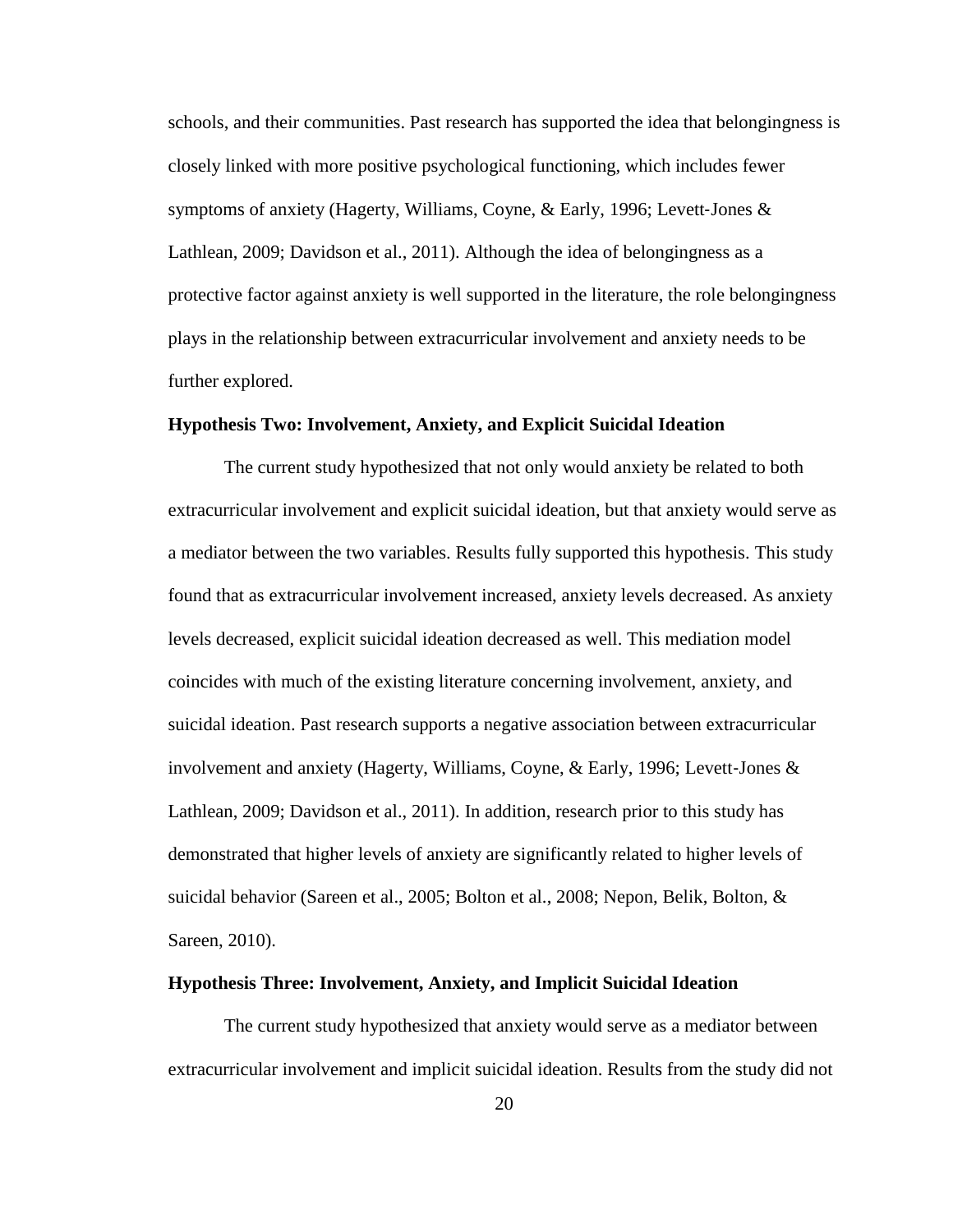support this hypothesis. No mediating relationships were found when using implicit suicidal ideation as an outcome variable.

These findings offer an important point for consideration. It is worth noting that there was a significant mediation when testing the same model with explicit suicidal ideation. Given that prior research has validated the Implicit Association Task (Nock & Banaji, 2007; Nock et al., 2010), it was expected that the d/s IAT would yield results similar to that of the explicit measure. Our results demonstrated the opposite, as the IAT and ASIQ scores were not significantly correlated. When examining IAT results, most participants scored in the direction of "life-oriented." Therefore, IAT scores offered less variability than ASIQ scores in terms of suicidal ideation.

These findings make the current study one of the first to challenge the IAT's reliability as a comparable measure of suicidal ideation. Future research should continue to examine how results from explicit, self-report measures of suicidal ideation compare to results from the death/suicide Implicit Association Task.

#### **Hypothesis Four: Belongingness and Burdensomeness**

Lastly, it was hypothesized that thwarted belongingness would be a more accurate predictor of suicidal ideation than perceived burdensomeness. This hypothesis was not supported in that thwarted belongingness was not associated with extracurricular involvement, anxiety, implicit suicidal ideation, or explicit suicidal ideation. Instead, perceived burdensomeness was significantly related to involvement, anxiety, and explicit suicidal ideation. Not only was perceived burdensomeness associated with these variables, but it served as a mediator between extracurricular involvement and explicit suicidal ideation.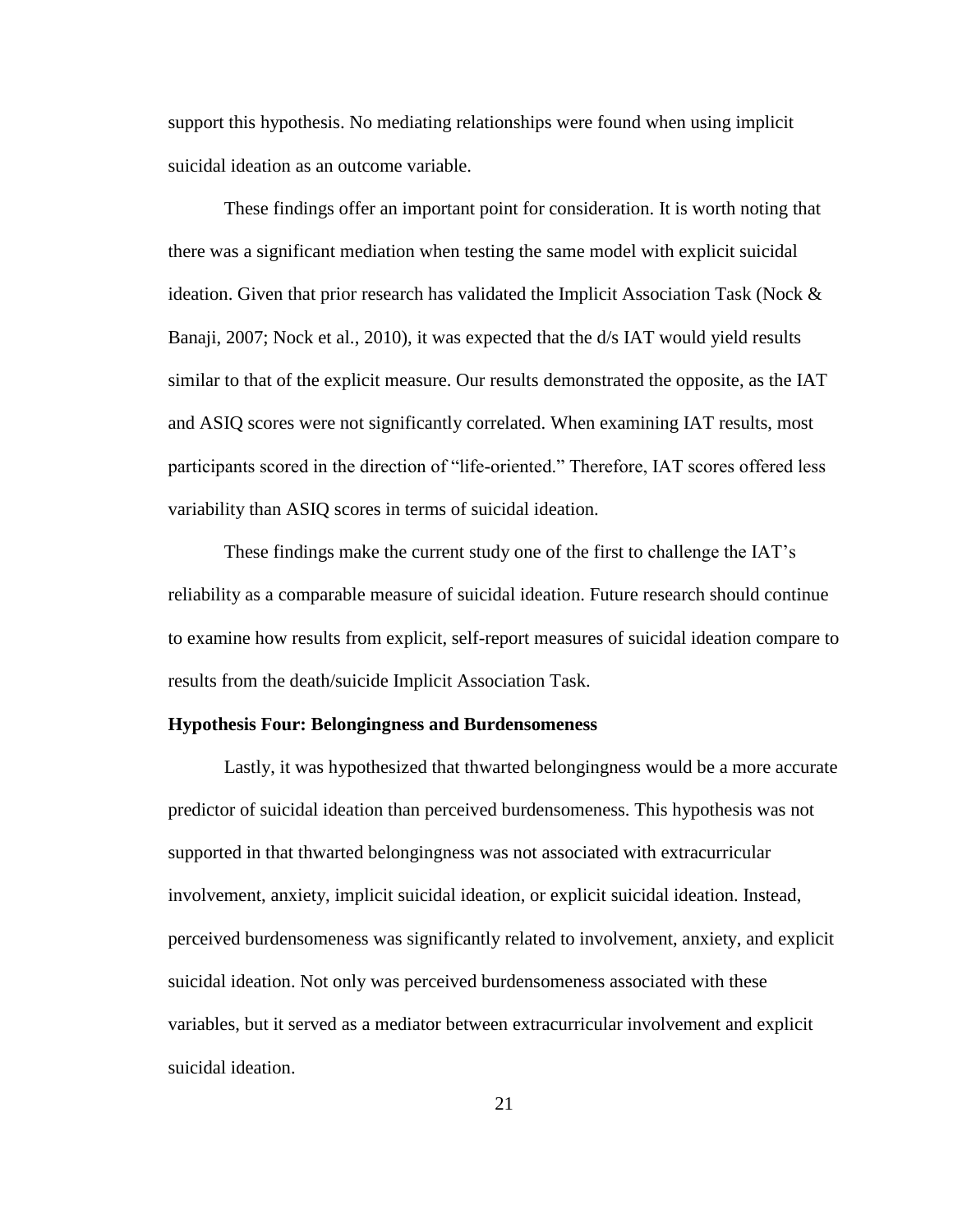These findings suggest that perceived burdensomeness may be a more accurate predictor than belongingness when examining extracurricular involvement and explicit suicidal ideation. The literature defines burdensomeness as "the feeling that one is becoming a burden to his or her loved ones" (Van Orden, Lynam, Hollar, & Joiner, 2006, p. 457). With this definition in mind, participation in extracurricular activities may allow students the opportunity to feel they are contributing to society and to the well-being of others. Thus, thoughts about becoming a burden to others may not occur as frequently in students who are involved as they would occur in students who are less engaged in extracurricular activities.

While burdensomeness is supported in terms of its association with suicidal ideation (Joiner, Pettit, Walker, & Voelz, 2002), little to no research exists on burdensomeness as it relates to extracurricular involvement. Further research needs to take place on the relationships between extracurricular involvement, burdensomeness, and suicidal ideation.

#### **Limitations**

The current study has several limitations. First, the sample of participants was mostly homogeneous in terms of race (76.5% white), gender (75.3% female), and sexual orientation (92.6% heterosexual). This sample may have offered limited variability when examining variables such as college participation, anxiety levels, and suicidal ideation. Future research should attempt to study relationships between these factors using a more diverse sample.

Second, participants' extracurricular involvement scores may have been skewed. When looking at the sample, a majority of participants (67.9%) were freshmen in college.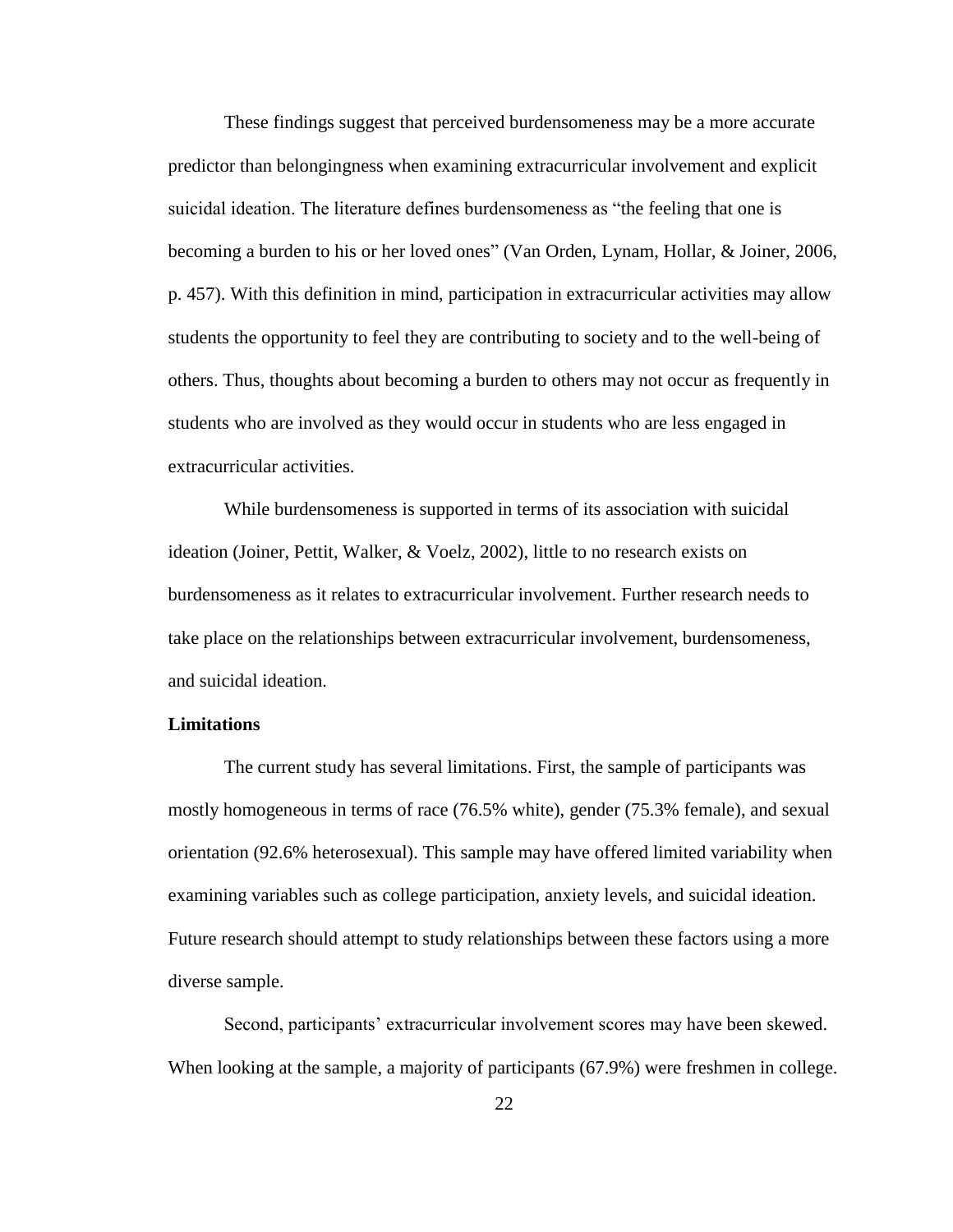Because freshmen may not yet be involved in many extracurricular activities, the scores for this variable may have been lower in comparison to the entire college student population. On the other hand, freshmen may have a tendency to overcommit to a variety of extracurricular activities. In this case, involvement scores may have been higher in comparison to the entire college student population

In addition to a primarily freshman sample, the means by which extracurricular involvement scores were calculated could be considered a flaw. Involvement scores were calculated by summing the number of hours per week spent on on-campus activities and the number of hours per week spent on off-campus activities. Relying on students to selfreport the number of hours spent on extracurricular activities is a limitation because students may be unsure or students' involvement hours may vary each week.

Finally, there were limitations when administering the Implicit Association Task to participants. During the study, students were required to complete the d/s IAT in a room with the other participants. Because others were present, students may not have answered as quickly or as accurately as they could have in a quiet, distraction-free room. This limitation could play a role in the outcome of the IAT and should be taken into consideration when examining the results of this study.

#### **Conclusion**

The primary aim of this study was to better understand how extracurricular involvement can either contribute to or weaken suicidal cognitions among college students. After examining relationships between involvement, anxiety, and various components of suicidal ideation, results suggested that extracurricular activity can indirectly affect suicidal ideation through variables such as anxiety or perceived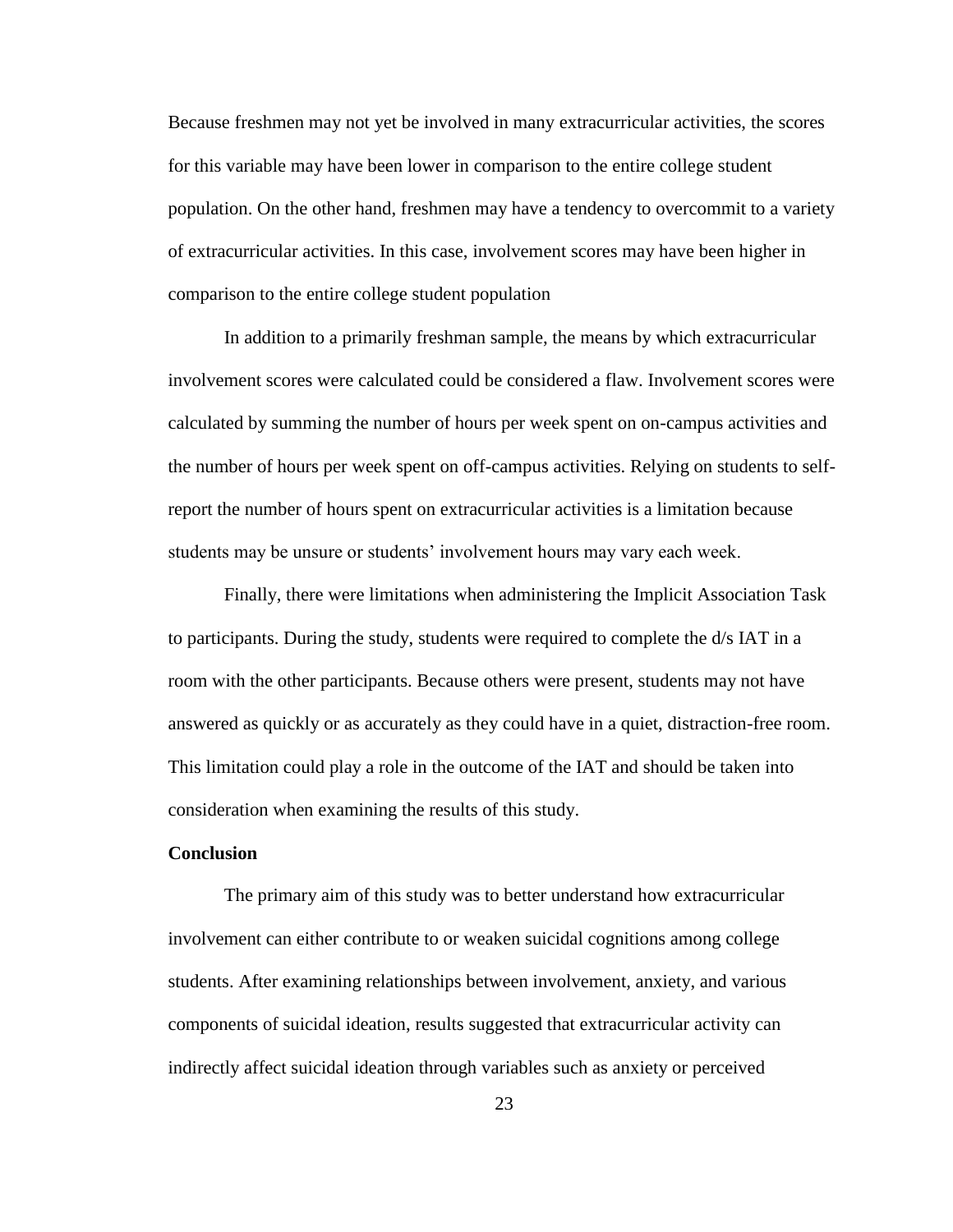burdensomeness. These results highlight potential risk factors for and protective factors against the development of suicidal ideation; therefore, the current study may offer valuable insight on how to prevent and treat suicidal behavior.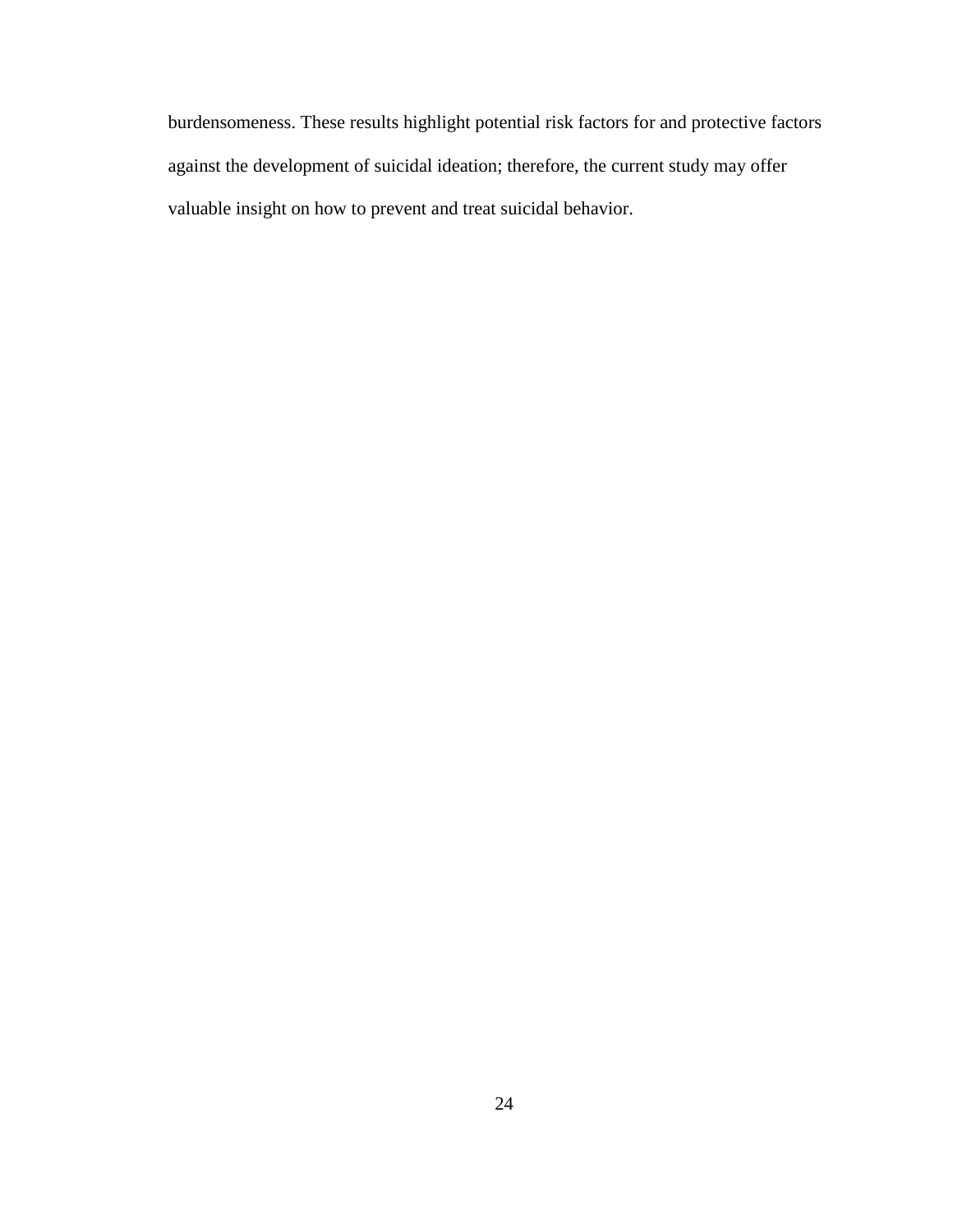#### **References**

- Armstrong, L. L., & Manion, I. G. (2006). Suicidal ideation in young males living in rural communities: Distance from school as a risk factor, youth engagement as a protective factor. *Vulnerable Children and Youth Studies*, *1*(1), 102-113.
- Armstrong, L. L., & Manion, I. G. (2015). Meaningful youth engagement as a protective factor for youth suicidal ideation. *Journal of Research on Adolescence, 25*(1), 20- 27.
- Banse, R., Seise, J., & Zerbes, N. (2001). Implicit attitudes towards homosexuality: Reliability, validity, and controllability of the IAT. *Zeitschrift für experimentelle Psychologie*, *48*(2), 145-160.
- Barber, B. L., Eccles, J. S., & Stone, M. R. (2001). Whatever happened to the jock, the brain, and the princess? Young adult pathways linked to adolescent activity involvement and social identity. *Journal of Adolescent Research, 16*, 429 – 455.
- Bolton, J. M., Cox, B. J., Afifi, T. O., Enns, M. W., Bienvenu, O. J., & Sareen, J. (2008). Anxiety disorders and risk for suicide attempts: Findings from the Baltimore Epidemiologic Catchment area follow‐up study. *Depression and Anxiety*, *25*(6), 477-481.
- Boylan, K. R., Bieling, P. J., Marriott, M., Begin, H., Young, L. T., & MacQueen, G. M. (2004). Impact of comorbid anxiety disorders on outcome in a cohort of patients with bipolar disorder. *The Journal of Clinical Psychiatry*, *65*(8), 1106-1113.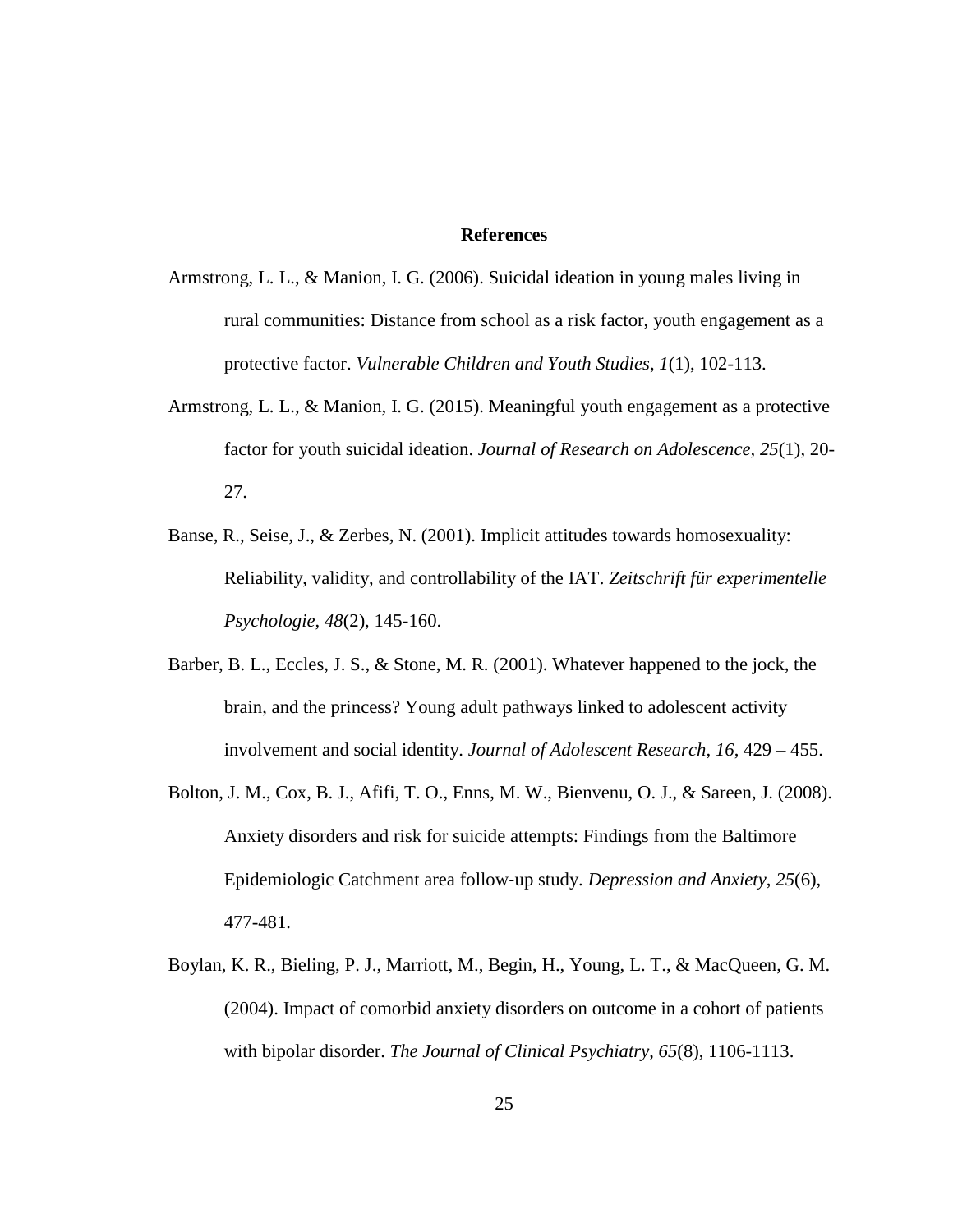- Centers for Disease Control and Prevention (CDC). Web-based Injury Statistics Query and Reporting System (WISQARS) [Online]. (2013, 2011) National Center for Injury Prevention and Control, CDC (producer). Available from http://www.cdc.gov/injury/ wisqars/index.html.
- Cosoff, S. J., & Hafner, R. J. (1998). The prevalence of comorbid anxiety in schizophrenia, schizoaffective disorder and bipolar disorder. *Australian and New Zealand Journal of Psychiatry*, *32*(1), 67-72.
- Csikszentmihalyi, M., & Larson, R. (1984). *Being adolescent: Conflict and growth in teenage years*. New York, NY: Basic Books.
- Davidson, C. L., Wingate, L. R., Grant, D. M., Judah, M. R., & Mills, A. C. (2011). Interpersonal suicide risk and ideation: The influence of depression and social anxiety. *Journal of Social and Clinical Psychology*, *30*(8), 842-855.
- Eccles, J. S., Lord, S. E., & Roeser, R. W. (1996). Round holes, square pegs, rocky roads, and sore feet: The impact of stage-environment fit on young adolescents' experiences in schools and families. In D. Cicchetti & S. L. Toth (Eds.), *Adolescence: Opportunities and challenges. Rochester symposium on developmental psychopathology* (47–92). Rochester, NY: University of Rochester Press.
- Fauth, R. C., Roth, J. L., & Brooks-Gunn, J. (2007). Does the neighborhood context alter the link between youth's after-school time activities and developmental outcomes? A multilevel analysis. *Developmental Psychology, 43*(3), 760–777.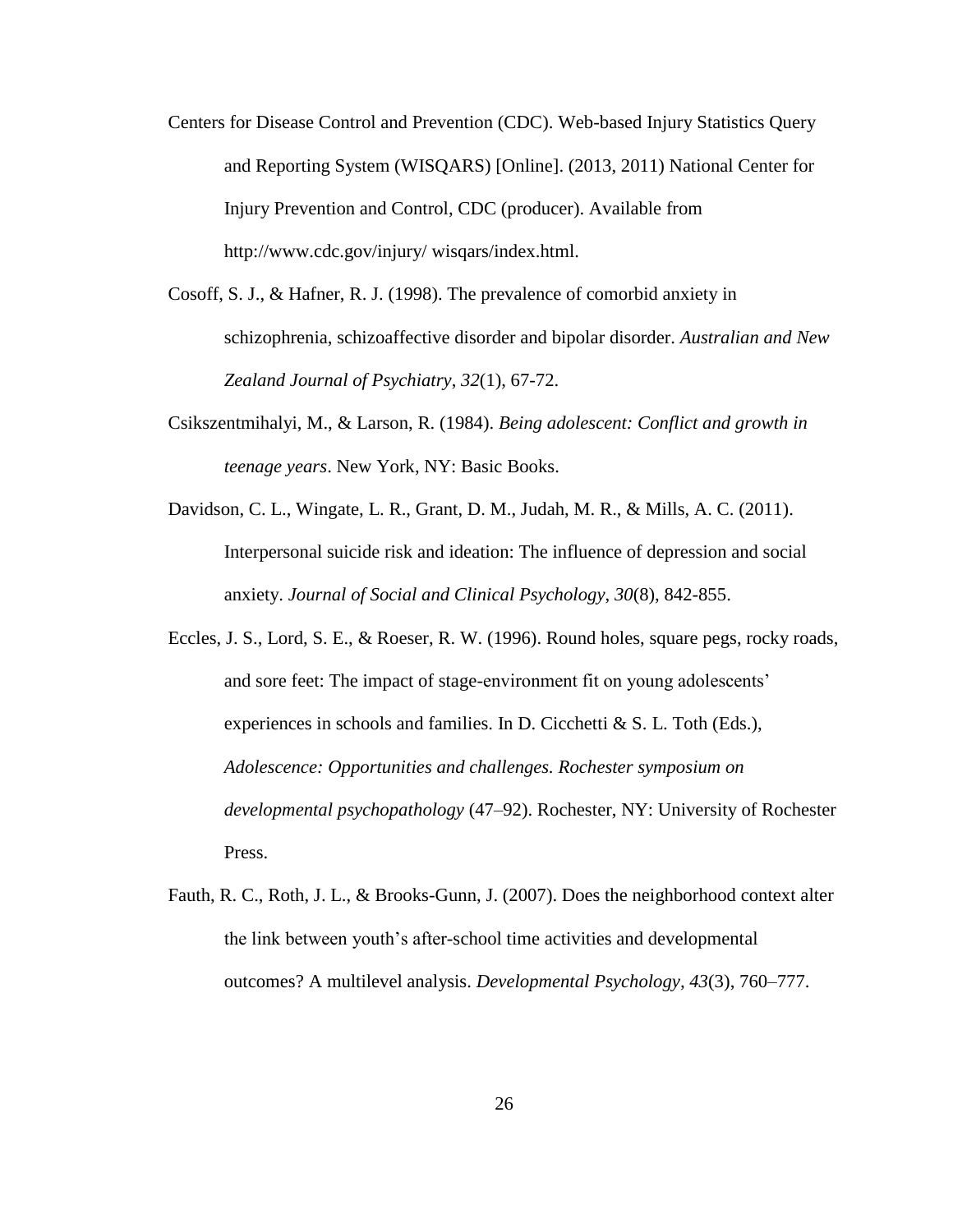- Glashouwer, K. A., de Jong, P. J., Penninx, B. W., Kerkhof, A. J., van Dyck, R., & Ormel, J. (2010). Do automatic self-associations relate to suicidal ideation?. *Journal of Psychopathology and Behavioral Assessment*, *32*(3), 428-437.
- Greenwald, A. G., Banaji, M. R., Rudman, L. A., Farnham, S. D., Nosek, B. A., & Mellott, D. S. (2002). A unified theory of implicit attitudes, stereotypes, selfesteem, and self-concept. *Psychological Review*, *109*(1), 3-25.
- Hagerty, B. M., Williams, R. A., Coyne, J. C., & Early, M. R. (1996). Sense of belonging and indicators of social and psychological functioning. *Archives of Psychiatric Nursing*, *10*(4), 235-244.
- Harrison, P. A., & Narayan, G. (2003). Differences in behavior, psychological factors, and environmental factors associated with participation in school sports and other activities in adolescence. *Journal of School Health, 73*(3), 113-120.
- Harrison, D. P., Stritzke, W. G., Fay, N., Ellison, T. M., & Hudaib, A. R. (2014). Probing the implicit suicidal mind: Does the Death/Suicide Implicit Association Test reveal a desire to die, or a diminished desire to live?. *Psychological Assessment*, *26*(3), 831-840.
- Hayes, A. F. (2013). Model templates for PROCESS for SPSS and SAS. *Retrieved December*, *12*, 2013.
- Husain, S. A., & Kashani, J. H. (1992). *Anxiety disorders in children and adolescents*. London: American Psychiatric Press, Inc.
- Jegede, R. O. (1977). Psychometric attributes of the Self-Rating Anxiety Scale. *Psychological Reports, 40*(1), 303-306.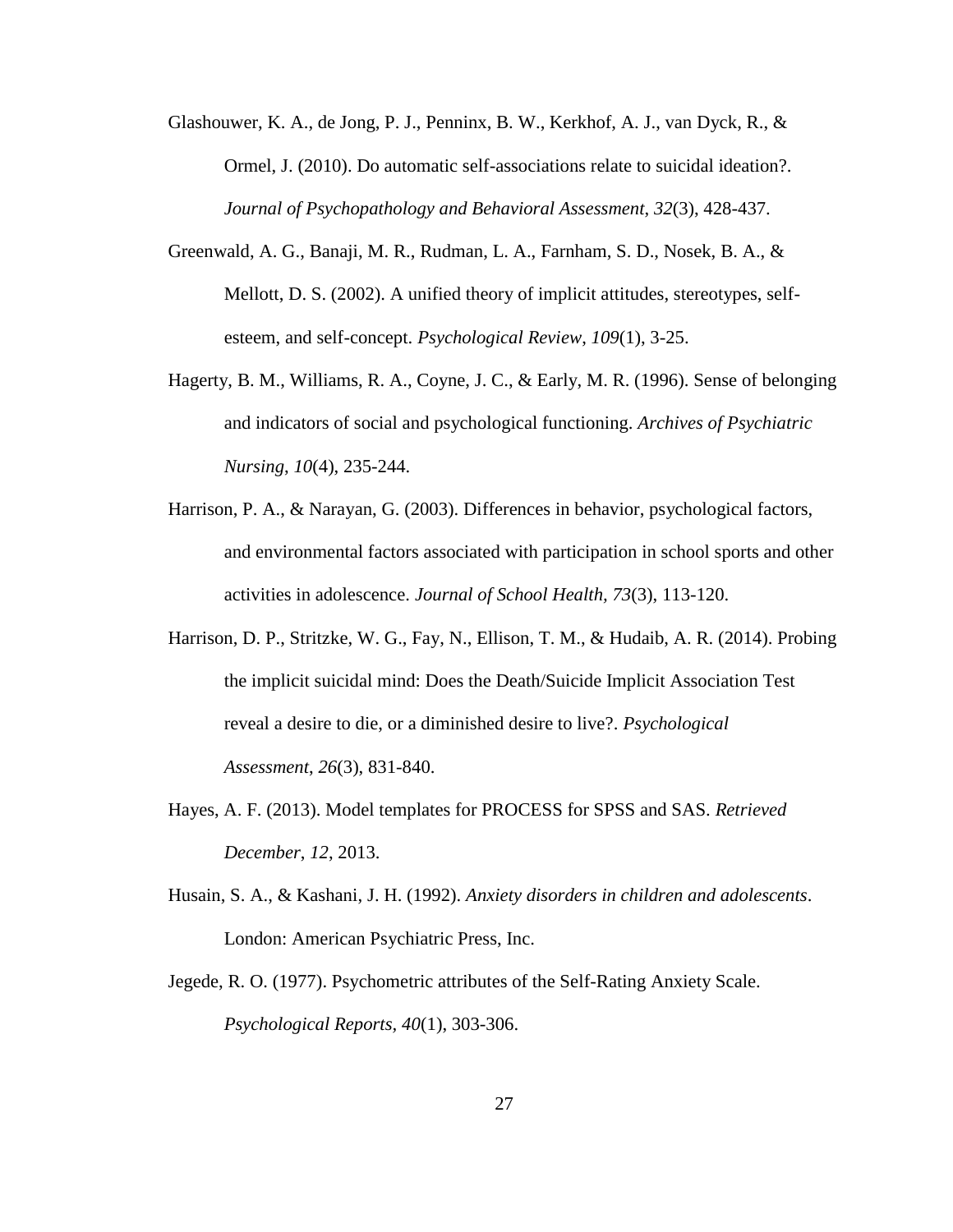Jonathan, E. (2008). The influence of religious fundamentalism, right-wing authoritarianism, and Christian orthodoxy on explicit and implicit measures of attitudes toward homosexuals. *The International Journal for the Psychology of Religion*, *18*(4), 316-329.

Joiner, T. (2005). *Why people die by suicide*. Cambridge, MA: Harvard University Press.

Joiner Jr, T. E., Pettit, J. W., Walker, R. L., & Voelz, Z. R. (2002). Perceived burdensomeness and suicidality: Two studies on the suicide notes of those attempting and those completing suicide. *Journal of Social and Clinical Psychology*, *21*(5), 531-545.

- Lazaratou, H., Anagnostopoulos, D. C., Vlassopoulos, M., Charbilas, D., Rotsika, V., Tsakanikos, E., & Dikeos, D. (2013). Predictors and characteristics of anxiety among adolescent students: A Greek sample. *Psychiatrike, 24*(1), 27-36.
- Levett-Jones, T., & Lathlean, J. (2009). The ascent to competence conceptual framework: An outcome of a study of belongingness. *Journal of Clinical Nursing*, *18*(20), 2870-2879.
- Mahoney, J. L., Harris, A. L., & Eccles, J. S. (2006). Organized activity participation, positive youth development, and the over-scheduling hypothesis*. Social Policy Report, 20*(4). Society for Research in Child Development.
- Mahoney, J., Vandell D. L., Simpkins, S., & Zarrett, N. (2009). Adolescent out-of-school activities. *Handbook of Adolescent Psychology*, *3*, 228-269. New York: John Wiley & Sons, Inc.
- Mata, A. D., van Dulmen, M. H., Schinka, K. C., Swahn, M. H., Bossarte, R. M., & Flannery, D. J. (2012). Extracurricular activity involvement is associated with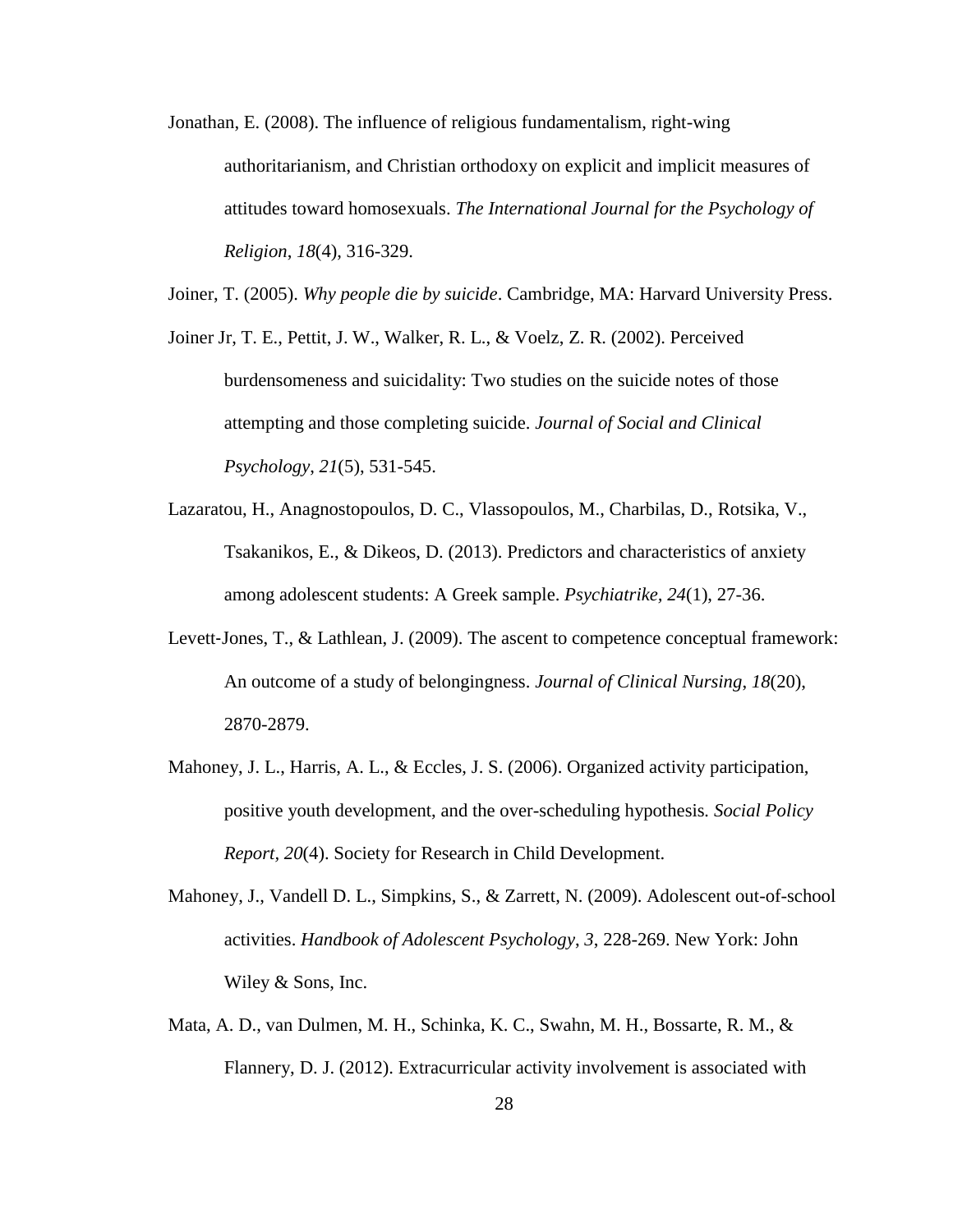adolescent suicidality through school belongingness. *Vulnerable Children and Youth Studies, 7*(4), 347-356.

- Mazza, J.J., & Eggert, L.L. (2001). Activity involvement among suicidal and nonsuicidal high-risk and typical adolescents. *Suicide and Life-Threatening Behavior, 31*(3), 265-281.
- McConnell, A. R., & Leibold, J. M. (2001). Relations among the Implicit Association Test, discriminatory behavior, and explicit measures of racial attitudes. *Journal of Experimental Social Psychology*, *37*(5), 435-442.
- Melman, S., Little, S. G., & Akin-Little, K. A. (2007). Adolescent overscheduling: The relationship between levels of participation in scheduled activities and selfreported clinical symptomology. *High School Journal, 90*(3), 18-30.
- Michaelson, M., & Nakamura, J. (2001). *Supportive frameworks for youth engagement*. San Francisco, CA: Jossey-Bass.
- Mineka, S., Watson, D., & Clark, L. A. (1998). Comorbidity of anxiety and unipolar mood disorders. *Annual Review of Psychology*, *49*(1), 377-412.
- Nepon, J., Belik, S. L., Bolton, J., & Sareen, J. (2010). The relationship between anxiety disorders and suicide attempts: Findings from the National Epidemiologic Survey on Alcohol and Related Conditions. *Depression and Anxiety*, *27*(9), 791-798.
- Neumark-Sztainer, D., Story, M., French, S. A., & Resnick, M. D. (1997). Psychosocial correlates of health compromising behaviors among adolescents. *Health Education Research*, *12*(1), 37-52.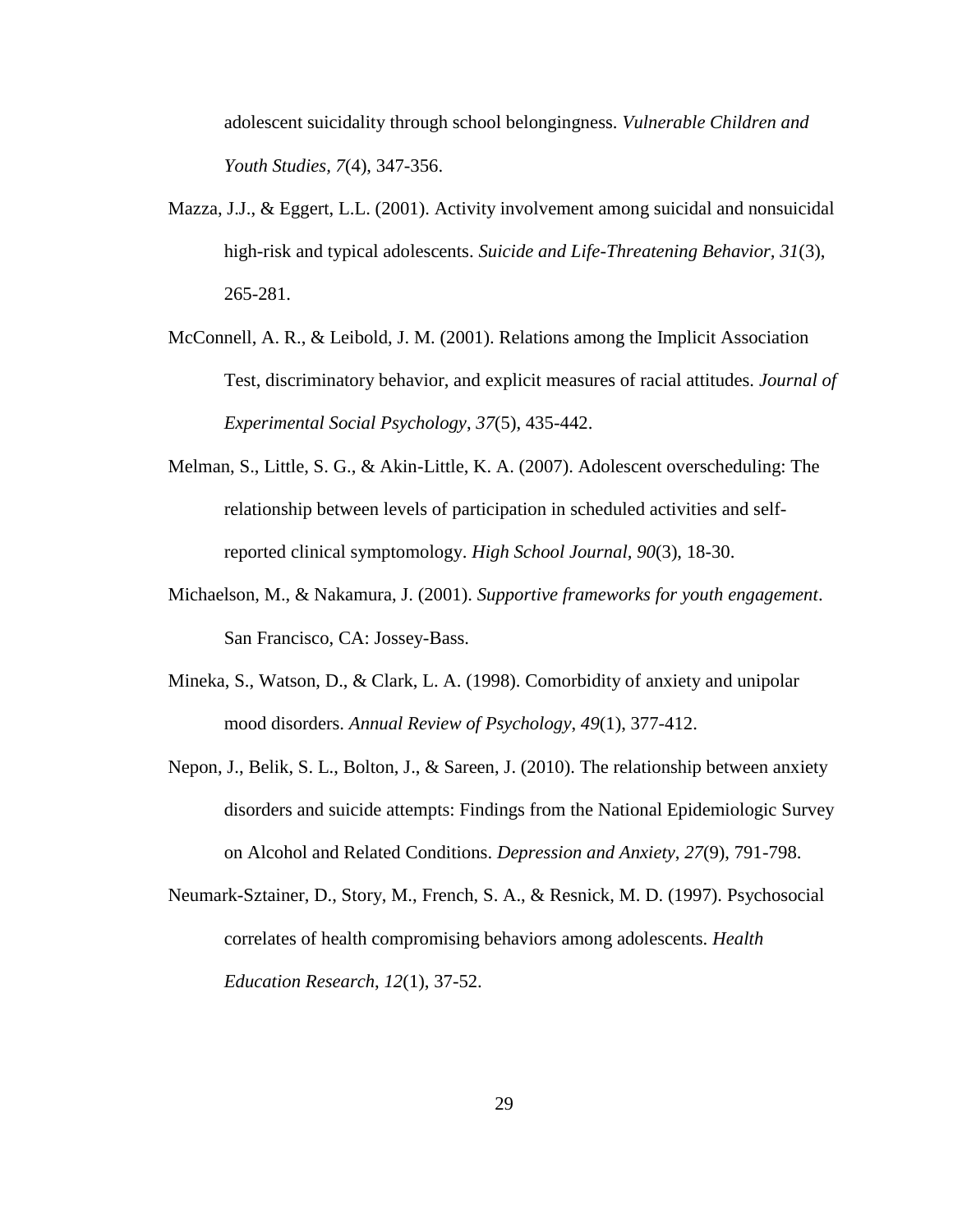- Nock, M. K. (2009). Why do people hurt themselves? New insights into the nature and functions of self-injury. *Current Directions in Psychological Science*, *18*(2), 78- 83.
- Nock, M. K., & Banaji, M. R. (2007). Prediction of suicide ideation and attempts among adolescents using a brief performance-based test. *Journal of Consulting and Clinical Psychology*, *75*(5), 707.
- Nock, M. K., Borges, G., Bromet, E. J., Cha, C. B., Kessler, R. C., & Lee, S. (2008). Suicide and suicidal behavior. *Epidemiologic Reviews*, *30*(1), 133-154.
- Nock, M. K., Park, J. M., Finn, C. T., Deliberto, T. L., Dour, H. J., & Banaji, M. R. (2010). Measuring the suicidal mind implicit cognition predicts suicidal behavior. *Psychological Science*, 1-7.

Nunnally, J. C. (1967). *Psychometric theory*. New York: McGraw Hill.

- Price, R. B., Nock, M. K., Charney, D. S., & Mathew, S. J. (2009). Effects of intravenous ketamine on explicit and implicit measures of suicidality in treatment-resistant depression. *Biological Psychiatry*, *66*(5), 522-526.
- Radloff, L. S. (1977). The CES-D scale a self-report depression scale for research in the general population. *Applied Psychological Measurement, 1*(3), 385-401.
- Reynolds, W. M. (1991). Psychometric characteristics of the Adult Suicidal Ideation Questionnaire in college students. *Journal of Personality Assessment*, *56*(2), 289- 307.
- Reynolds, W. M., Kobak, K., & Griest, J. H. (1990, August). *Suicidal ideation in outpatients with major depression, anxiety disorders, and nonpsychiatric*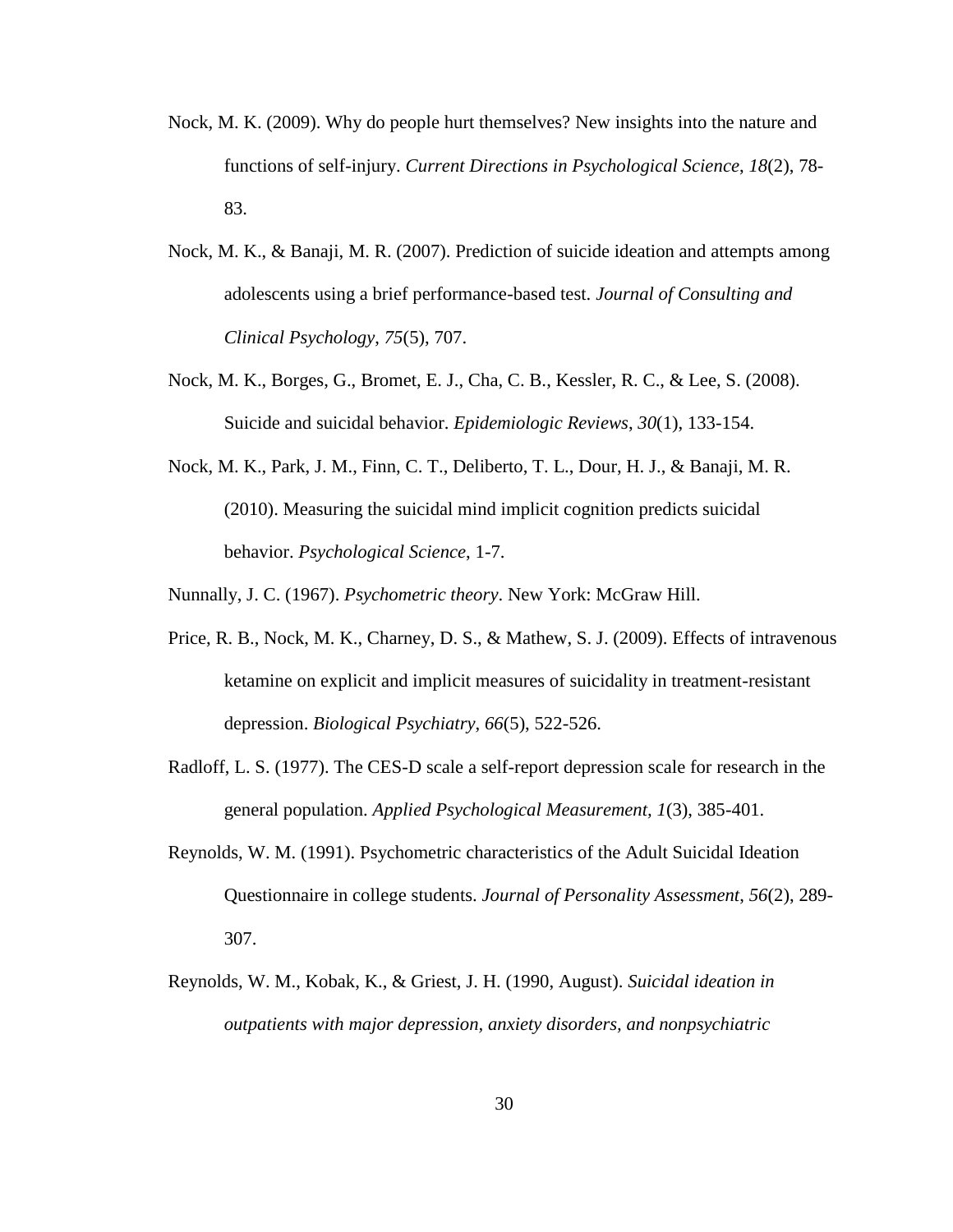*controls*. Paper presented at the annual meeting of the American Psychological Association, Boston.

- Rose-Krasnor, L., Busseri, M. A., Willoughby, T., & Chalmers, H. (2006). Breadth and intensity of youth activity involvement as contexts for positive development. *Journal of Youth and Adolescence, 35*(3), 385–399.
- Rowatt, W. C., Tsang, J. A., Kelly, J., LaMartina, B., McCullers, M., & McKinley, A. (2006). Associations between religious personality dimensions and implicit homosexual prejudice. *Journal for the Scientific Study of Religion*, *45*(3), 397- 406.
- Sareen, J., Cox, B. J., Afifi, T. O., de Graaf, R., Asmundson, G. J., ten Have, M., & Stein, M. B. (2005). Anxiety disorders and risk for suicidal ideation and suicide attempts: A population-based longitudinal study of adults. *Archives of General Psychiatry*, *62*(11), 1249-1257.
- Scanlan, T. K., Babkes, M. L., & Scanlan, L. A. (2005). Participation in sport: A developmental glimpse at emotion. In J. L. Mahoney, R.W. Larson, & J. S. Eccles (Eds.), *Organized activities as contexts of development: Extracurricular activities, after-school and community programs* (275-310). Mahwah, NJ: Lawrence Erlbaum Associates, Inc.
- Smoll, F., & Smith, R. (1996). *Children and youth in sport: A biopsychosocial perspective*. Chicago, IL: Brown & Benchmark.
- Substance Abuse and Mental Health Services Administration, Results from the 2013 National Survey on Drug Use and Health: Mental Health Findings, NSDUH Series H-49, HHS Publication No. (SMA) 14-4887. Rockville, MD: Substance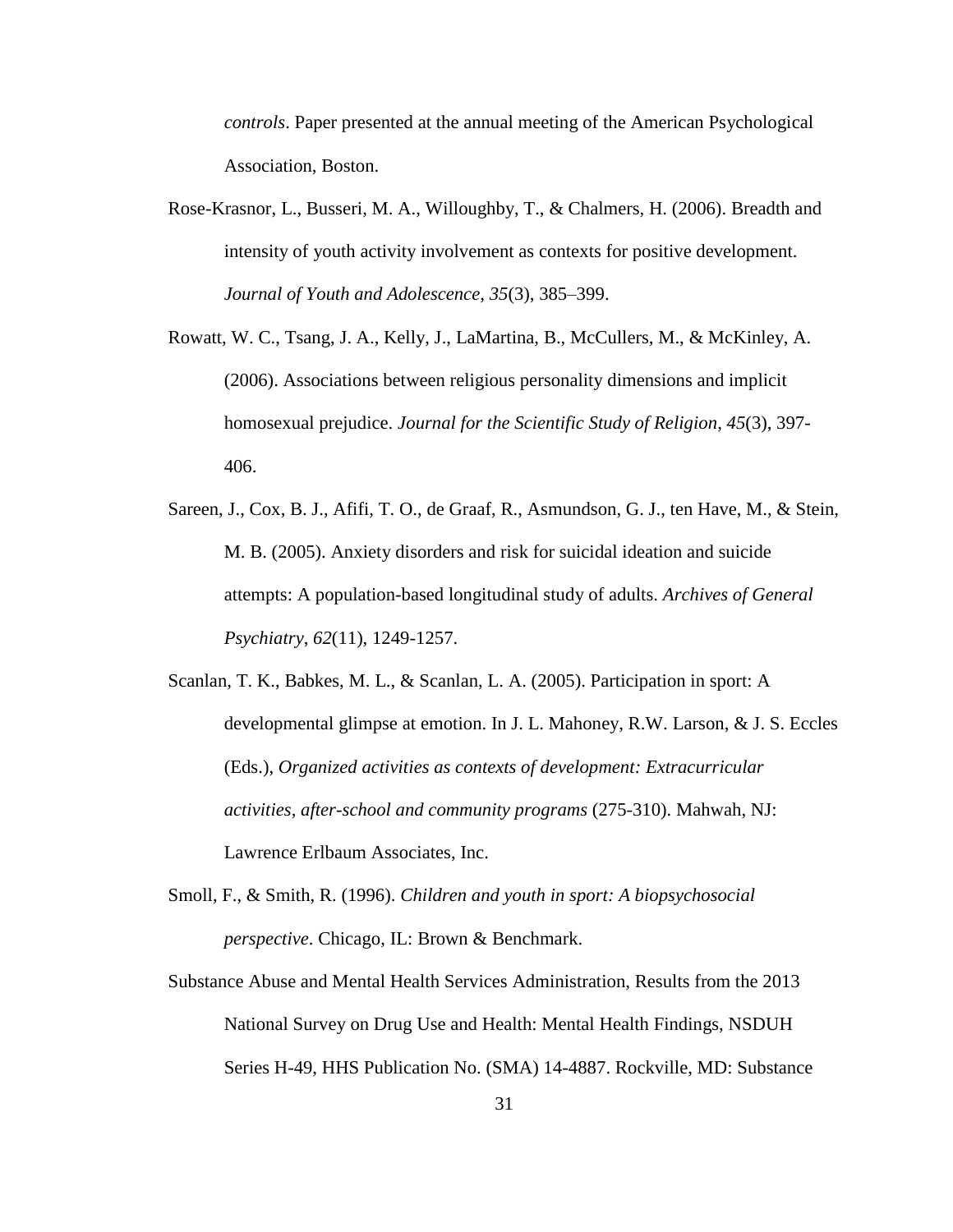Abuse and Mental Health Services, 2014. Available at http://www.samhsa.gov/data/ sites/default/files/NSDUHmhfr2013/NSDUHmhfr2013.pdf.

Taliaferro, L. A., Rienzo, B. A., Miller, D. M., Pigg, M. R., & Dodd, V. J. (2010). Potential mediating pathways through which sports participation relates to reduced risk of suicidal ideation. *Research Quarterly for Exercise and Sport*, *81*(3), 328-339.

- Van Orden, K. A., Cukrowicz, K. C., Witte, T. K., & Joiner Jr, T. E. (2012). Thwarted belongingness and perceived burdensomeness: Construct validity and psychometric properties of the Interpersonal Needs Questionnaire. *Psychological Assessment*, *24*(1), 197-215.
- Van Orden, K. A., Lynam, M. E., Hollar, D., & Joiner Jr, T. E. (2006). Perceived burdensomeness as an indicator of suicidal symptoms. *Cognitive Therapy and Research*, *30*(4), 457-467.
- Van Orden, K. A., Witte, T. K., Cukrowicz, K. C., Braithwaite, S. R., Selby, E. A., & Joiner Jr, T. E. (2010). The interpersonal theory of suicide. *Psychological Review*, *117*(2), 575-600.
- Van Orden, K. A., Witte, T. K., James, L. M., Castro, Y., Gordon, K. H., Braithwaite, S. R., & Joiner, T. E. (2008). Suicidal ideation in college students varies across semesters: The mediating role of belongingness. *Suicide and Life-Threatening Behavior*, *38*(4), 427-435.
- Zung, W. W. (1976). SAS, self-rating anxiety scale. *ECDEU Assessment Manual for Psychopharmacology, revised edition (*337-340)*.* Rockville, Maryland.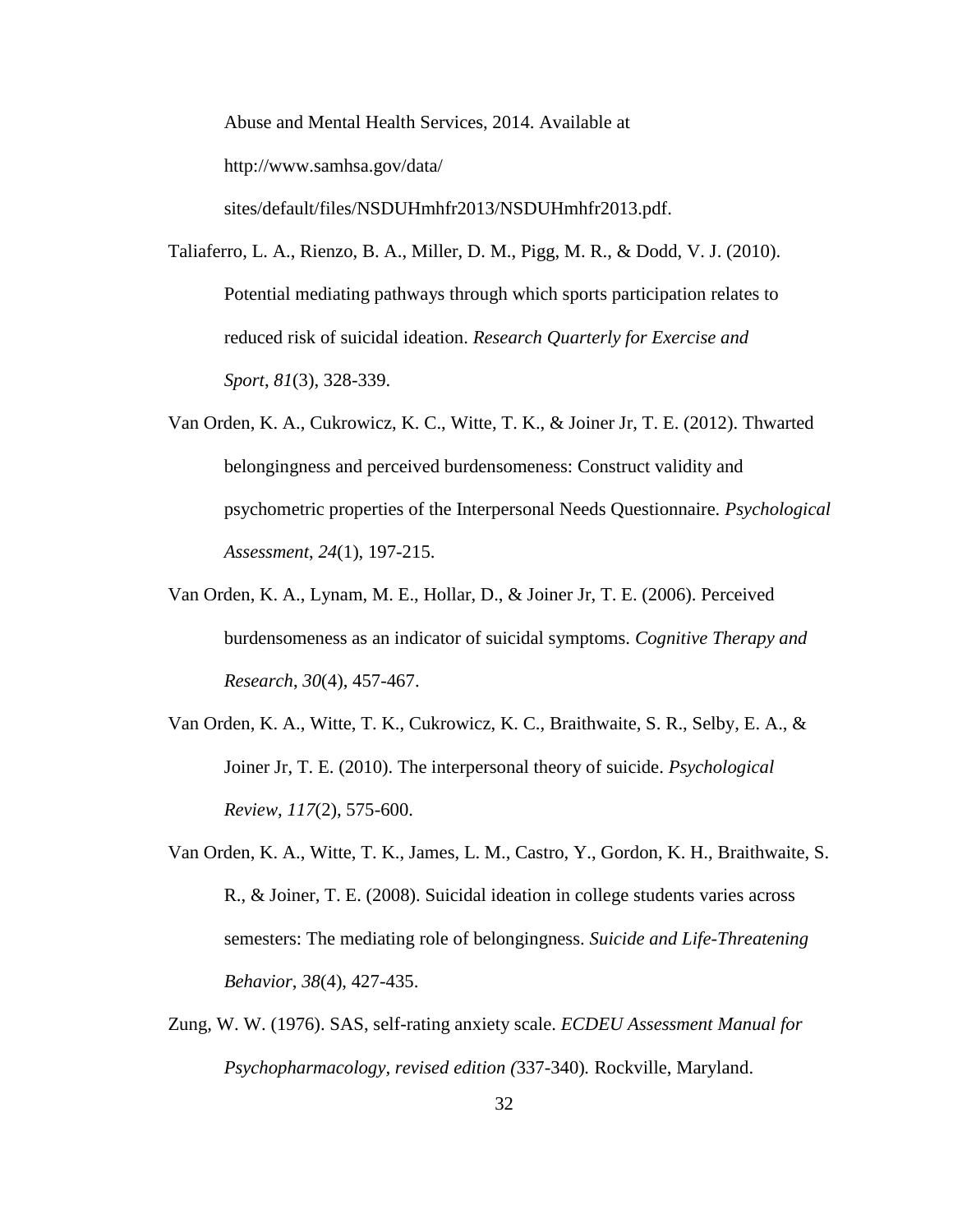#### **Table 1**

Subscale, Cronbach's alpha values, descriptive statistics and zero-order correlations between extracurricular involvement, depression, anxiety, suicidal ideation, burdensomeness, and belongingness

|   | Scale       | $\alpha$                 | $\boldsymbol{M}$ | SD             | 1   | 2         | 3                 | 4              | 5 <sup>5</sup> | 6       | $\overline{7}$ |
|---|-------------|--------------------------|------------------|----------------|-----|-----------|-------------------|----------------|----------------|---------|----------------|
|   | 1 Implicit  | $\overline{\phantom{a}}$ | $-.56$           | .27            |     |           |                   |                |                |         |                |
| 2 | Depression  |                          | 19.72            | 8.78           | .08 |           |                   |                |                |         |                |
| 3 | Anxiety     |                          | 35.14            | $11.36 - 0.04$ |     | $.70**$ - |                   |                |                |         |                |
| 4 | Explicit    |                          |                  | 10.62 20.67    | .08 | $.62**$   | $.62**$           | $\overline{a}$ |                |         |                |
| 5 | Involvement | $\blacksquare$           | 2.98             | 1.36           | .23 |           | $-27^* - 43^{**}$ | $-20$          |                |         |                |
| 6 | Burden      |                          | 2.37             | .84            | .07 | $.79**$   | $.56**$           | $.69**$        | $-24*$         |         |                |
|   | Belong      |                          | 4.11             | 1.36           | .05 | $.34**$   | .03               | .07            | $-.07$         | $.47**$ |                |

**Note:** Implicit refers to the death/suicide IAT. Depression refers to the Center for Epidemiologic Studies Depression Scale (CES-D). Anxiety refers to the Zung Self-Rating Anxiety Scale (SAS). Explicit refers to the Adult Suicidal Ideation Questionnaire (ASIQ). Involvement refers to total hours of participation in extracurricular activities. Burden and Belong refer to perceived burdensomeness and thwarted belongingness, two subscales measured in the Interpersonal Needs Questionnaire (INQ).

\*. *p* < .05 \*\*. *p* < .01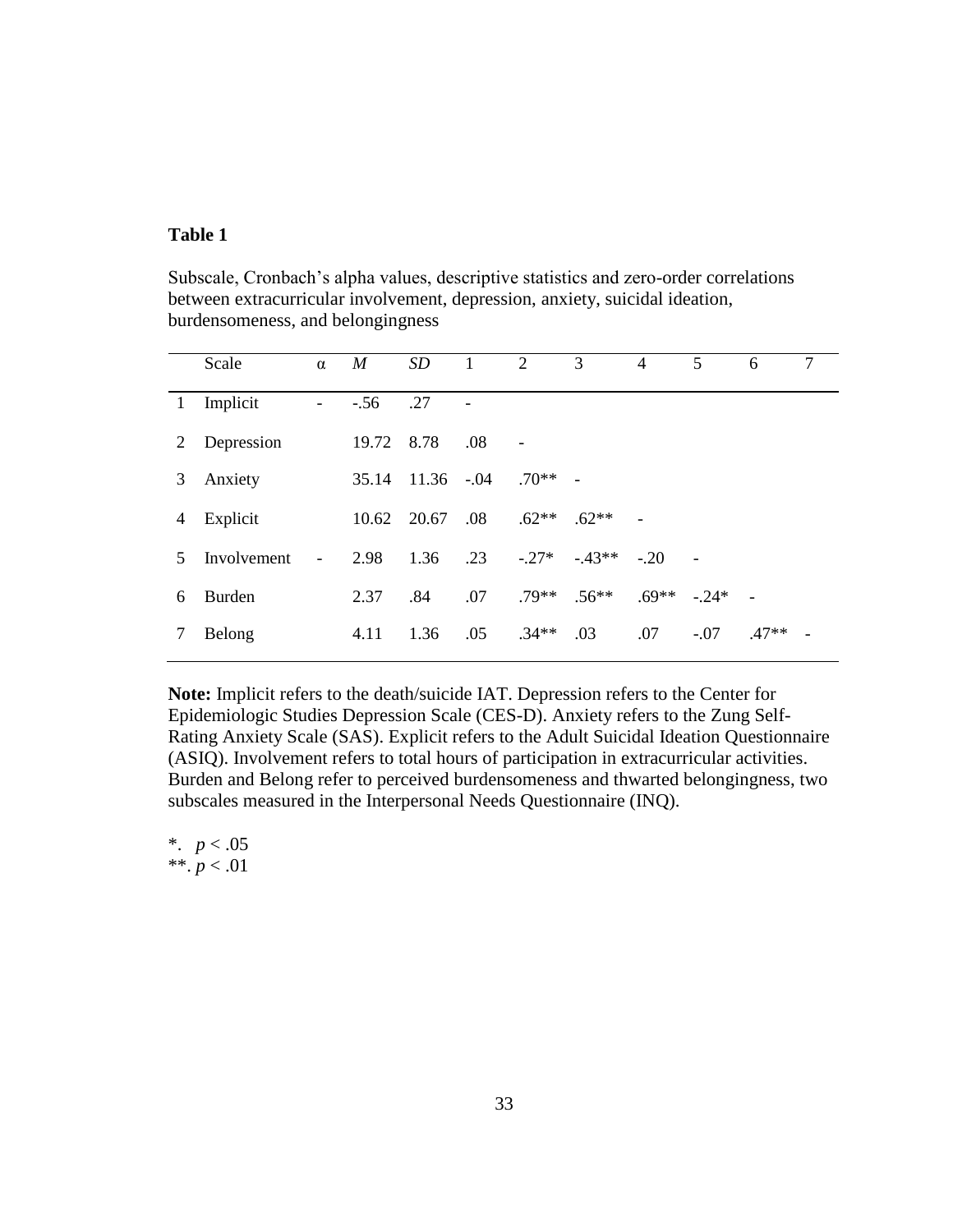

*Figure 1.* Anxiety as a mediator between Extracurricular Involvement and Explicit Suicidal Ideation.

\*\**p* < .001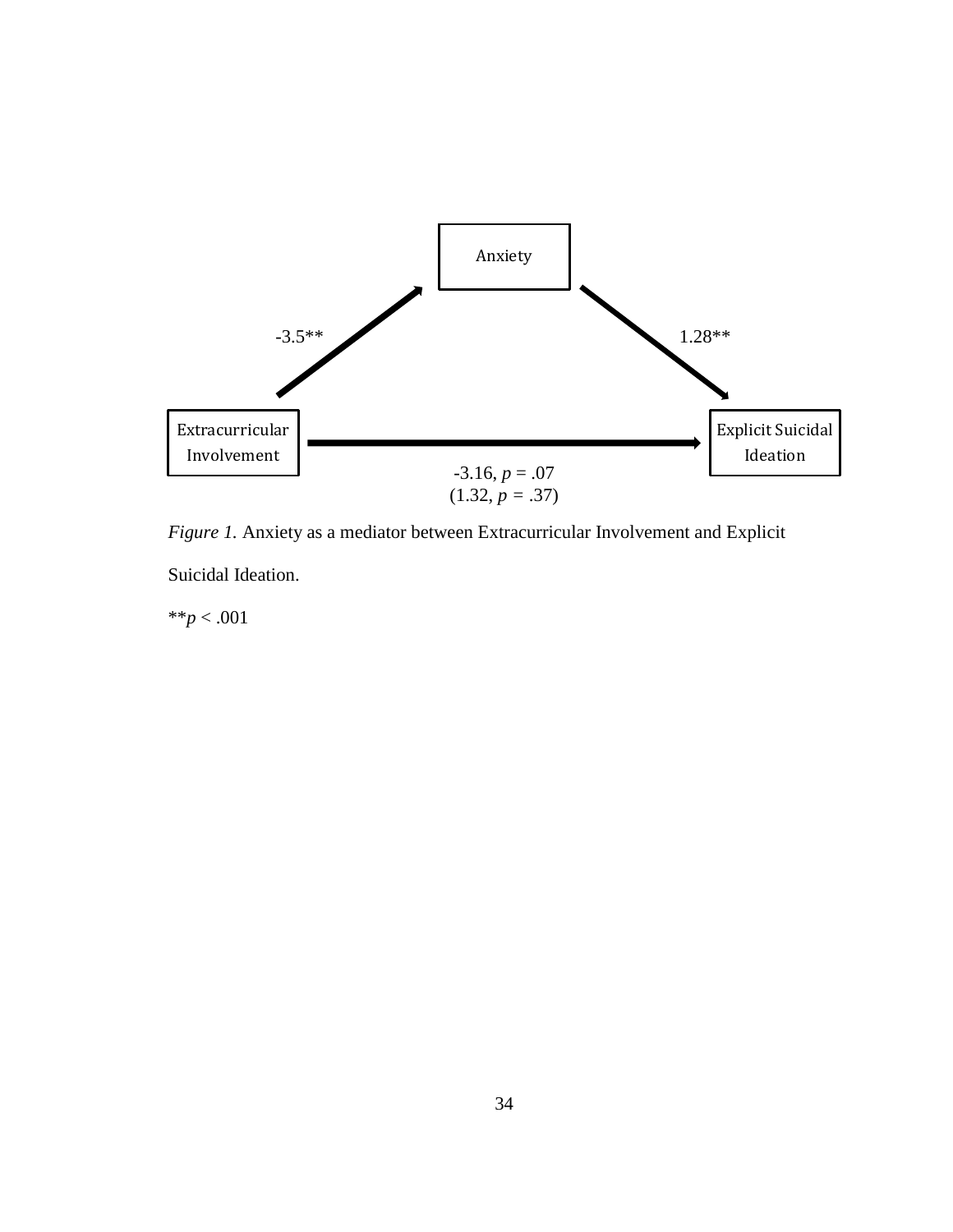

*Figure 2.* Anxiety as a mediator between Extracurricular Involvement and Implicit Suicidal Ideation.

\*\**p* < .001